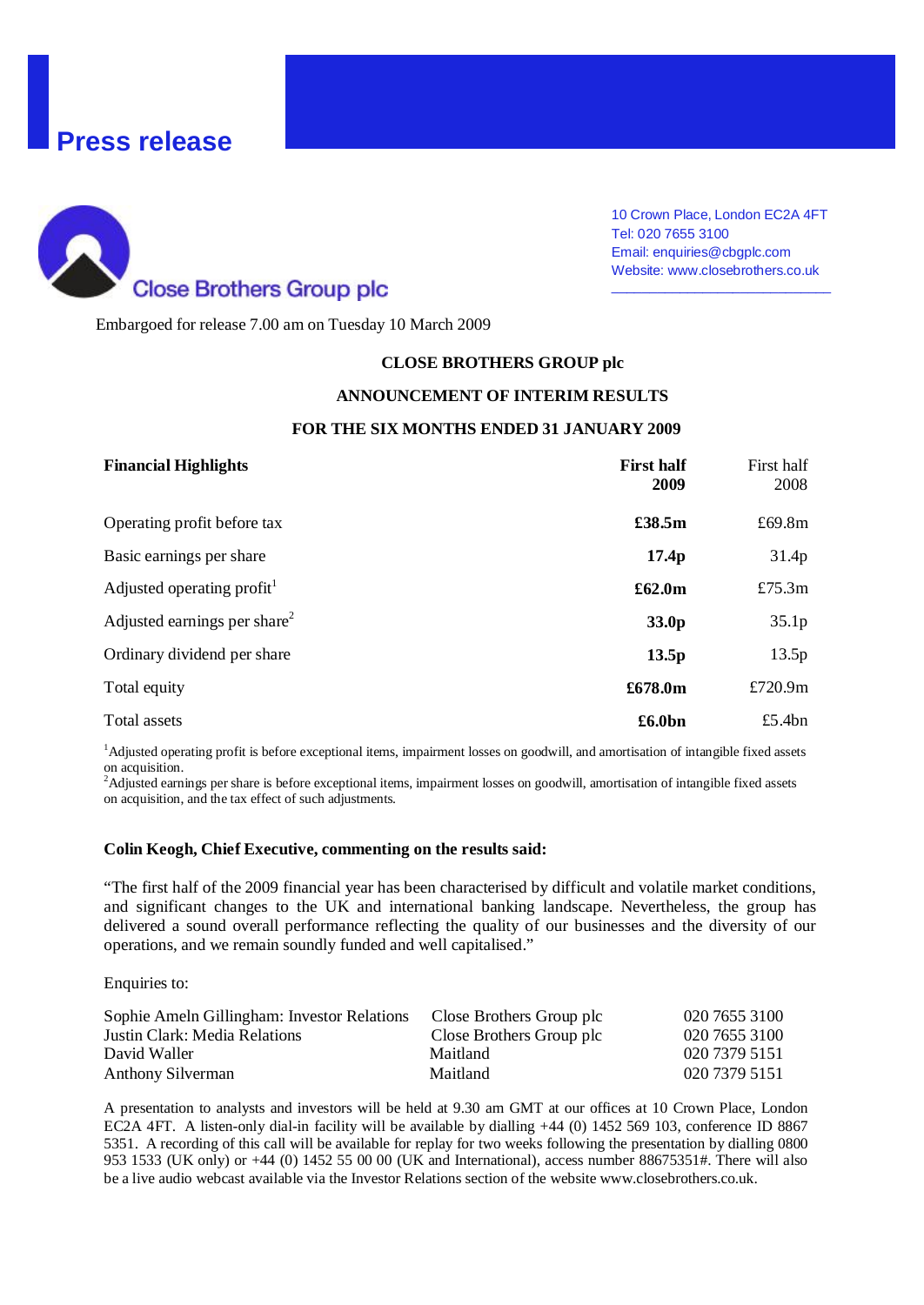# **CHAIRMAN AND CHIEF EXECUTIVE'S STATEMENT**

The first half of the 2009 financial year has been characterised by difficult and volatile market conditions, and significant changes to the UK and international banking landscape. Nevertheless, the group has delivered a sound overall performance reflecting the quality of our businesses and the diversity of our operations, and we remain soundly funded and well capitalised.

Adjusted operating profit for the group was £62.0 million (2008: £75.3 million), down 18% year on year but in line with the second half of 2008, as we benefited from a particularly strong performance in the Securities division.

Adjusted earnings per share declined 6% to 33.0p (2008: 35.1p), while basic earnings per share declined 45% to 17.4p (2008: 31.4p).

During the period we incurred exceptional expenses of £4.2 million related to restructuring, including additional cost saving initiatives in the Asset Management division. Alongside the ongoing restructuring of the Asset Management division we also undertook a review of the goodwill assets in the division in the first half of the financial year in the light of the deterioration of the economic environment. This has resulted in a goodwill impairment charge of £19.0 million which relates to acquisitions made over a number of years, and reflects the change in market conditions affecting the asset management industry.

#### **Divisional Performance**

In the **Asset Management** division, net new funds was a small positive, as a result of net inflows in our Private Clients business, although market factors have affected the level of funds under management. The restructuring of the division is well under way, and during the period we reorganised our interests in Close Brothers Private Equity and Close Ventures Limited, resulting in the deconsolidation of some £0.6 billion of funds under management. Adjusted operating profit was £6.6 million (2008: £18.0 million).

Performance in the **Banking** division has remained solid. The loan book increased by 3% to £2.3 billion as a result of the acquisition of a premium finance loan book in August 2008. Operating income increased 16% year on year and the net interest margin improved from 8.7% to 9.0%. However the level of bad debts has increased resulting in a 15% decline in adjusted operating profit to £32.0 million.

The **Corporate Finance** division has been affected by low levels of activity in M&A and restructuring, particularly in the UK, and reported an adjusted operating loss of £2.9 million (2008: profit of £4.6 million).

The **Securities** division has performed very well throughout the period and delivered a 39% increase in adjusted operating profit to £33.2 million. Winterflood has experienced good volumes, and in October 2008 recorded its highest monthly activity level ever, at 1.1 million bargains. Mako, our derivatives market-maker associate, also benefited from strong volumes and high volatility in the period, and produced an excellent result.

Our capital base remains strong and comfortably above regulatory requirements, with a core tier 1 capital ratio of 13.3% (31 July 2008: 14.4%) and a total capital ratio of 15.0% (31 July 2008: 16.1%) as at 31 January 2009. We remain soundly funded from a wide range of sources and our £2.3 billion loan book is more than twice covered by committed facilities and deposits.

### **Interim Dividend**

The board has declared an interim cash dividend of 13.5p per share (2008: 13.5p). This reflects our solid performance in the first half of the financial year and strong capital position, notwithstanding the increasingly challenging market conditions.

The interim dividend will be paid on 15 April 2009 to shareholders on the register as at 20 March 2009.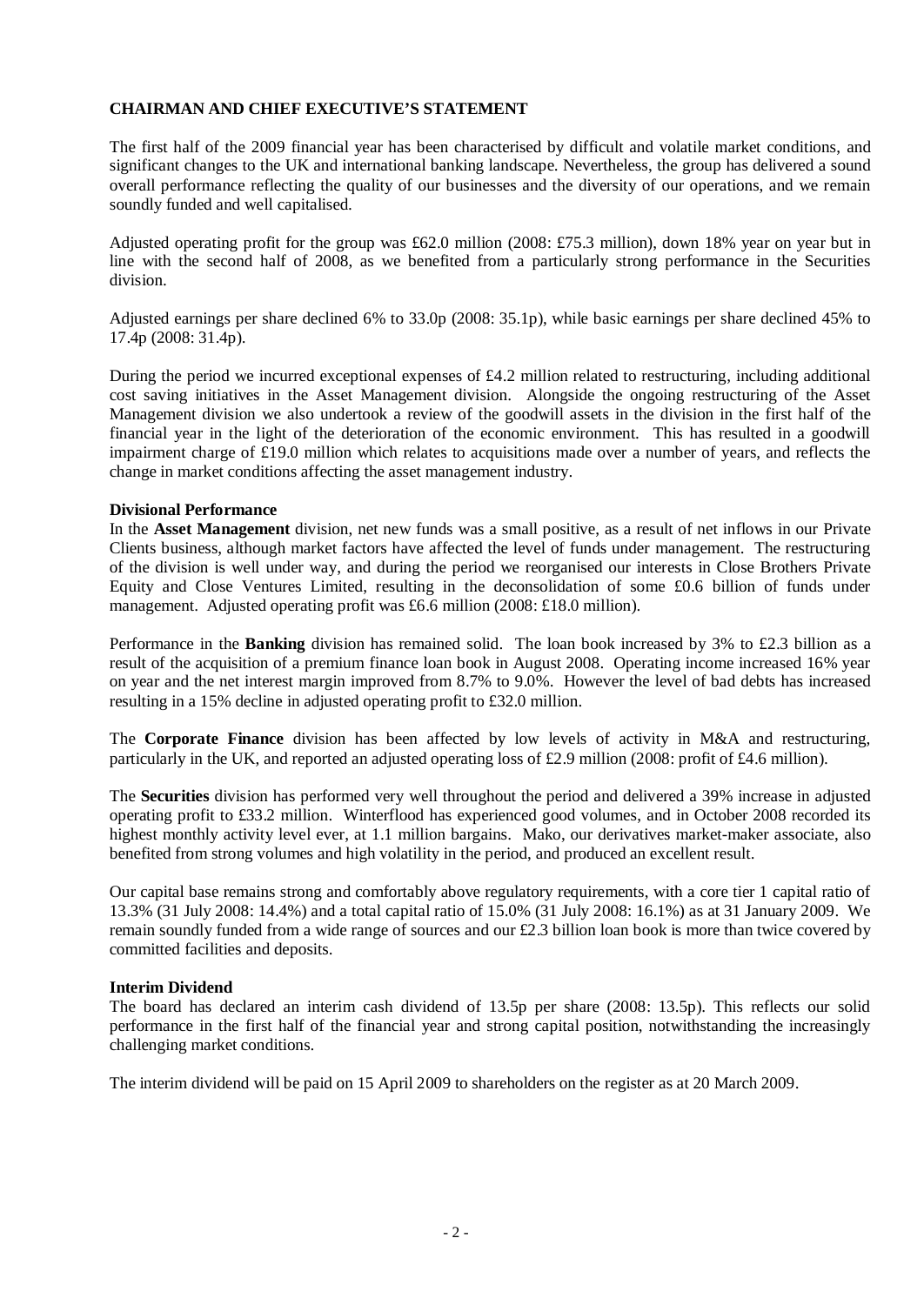# **CHAIRMAN AND CHIEF EXECUTIVE'S STATEMENT**

#### **Board Changes**

In February we announced the appointment of Preben Prebensen as Chief Executive Officer of Close Brothers Group with effect from 1 April 2009. Preben joins from Catlin Group plc, where he was Chief Investment Officer and a Member of the Group Executive Committee. He was previously Chief Executive of Wellington Group plc, which was acquired by Catlin in 2006, and has held a number of senior management positions at JPMorgan where he worked for over 20 years.

As announced in September 2008, Colin Keogh will be stepping down after 23 years with the group and six as Chief Executive. Colin has played an important part in the growth of Close Brothers, and led the business with a steady hand through some challenging and exciting years. The board thanks him for his significant contribution and wishes him all the best for the future.

During the period we appointed Ray Greenshields to the board as an independent non-executive director. Ray has over 30 years of financial services executive experience, most recently as Managing Director of Barclays Wealth Management.

Sadly, Peter Buckley, an alternate director of the company, passed away after a short period of illness in December 2008. Peter had made a significant contribution as a director of the group over many years.

#### **Outlook**

We continue to plan for difficult conditions through the remainder of the year. Our focus remains on managing our businesses through the current downturn and improving the operational performance of each of our divisions.

We are confident that our strong businesses and robust financial position will allow us to continue to deliver a solid overall performance in the current market environment, and leave us well placed to take advantage of better conditions when markets recover.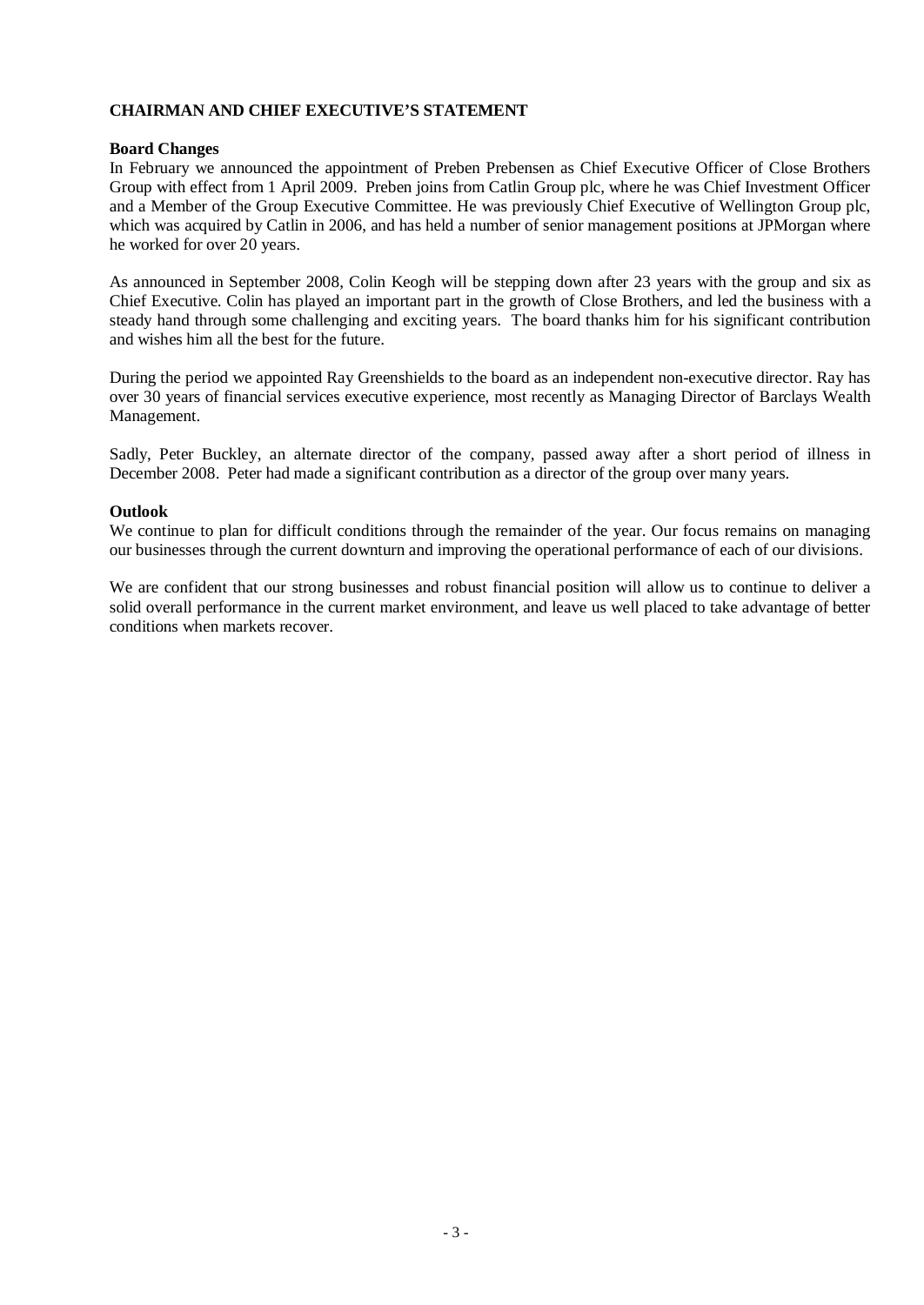#### **Financial Results**

All data relates to the six month period to 31 January, unless otherwise indicated. Throughout this report, the term "adjusted" refers to income, expenses, profit or earnings before exceptional items (as defined in note 1(j) of our 2008 Annual Report); impairment losses on goodwill; amortisation of intangible fixed assets on acquisition; and the tax effect of such adjustments where applicable.

#### **Financial Highlights**

|                                                        | <b>First half</b> | First half        |        |
|--------------------------------------------------------|-------------------|-------------------|--------|
|                                                        | 2009              | 2008              | Change |
|                                                        | £ million         | $£$ million       | $\%$   |
| Adjusted operating income                              | 266.4             | 253.0             | 5      |
|                                                        |                   |                   |        |
| Adjusted operating expenses                            | (181.0)           | (168.1)           | 8      |
| Impairment losses on loans and advances                | (23.4)            | (9.6)             | 144    |
| Adjusted operating profit                              | 62.0              | 75.3              | (18)   |
|                                                        |                   |                   |        |
| Exceptional expenses                                   | (4.2)             | (5.5)             |        |
| Impairment losses on goodwill                          | (19.0)            |                   |        |
| Amortisation of intangible fixed assets on acquisition | (0.3)             |                   |        |
| Operating profit before tax                            | 38.5              | 69.8              | (45)   |
| Adjusted earnings per share                            | 33.0 <sub>p</sub> | 35.1 <sub>p</sub> | (6)    |
| Basic earnings per share                               | 17.4 <sub>p</sub> | 31.4p             | (45)   |
| Ordinary dividend per share                            | 13.5p             | 13.5p             |        |

Adjusted operating income was £266.4 million (2008: £253.0 million), a 5% increase. Net interest income increased 14% to £82.7 million (2008: £72.8 million), accounting for 31% (2008: 29%) of adjusted operating income, while non-interest income increased 2% to £183.7 million (2008: £180.2 million).

Adjusted operating expenses increased by 8% to £181.0 million (2008: £168.1 million) primarily due to acquisitions and higher variable costs in Securities. The expense/income ratio (adjusted operating expenses on adjusted operating income, excluding associate income) was 71% (2008: 68%), while the compensation ratio (total staff costs excluding exceptional items on adjusted operating income, excluding associate income) was stable at 45% (2008: 45%).

Impairment losses on loans and advances ("bad debts") in the Banking division increased to £23.4 million (2008: £9.6 million), reflecting the increasingly difficult economic conditions facing borrowers across the lending businesses.

As a result, adjusted operating profit declined 18% to £62.0 million (2008: £75.3 million). This corresponded to an operating margin of 19% (2008: 28%).

Exceptional expenses in the period comprised £4.2 million of restructuring costs, the majority of which related to cost saving initiatives in the Asset Management division. In the first half of 2008 we incurred £5.5 million of exceptional advisers' fees. A full segmental analysis of exceptional items can be found in note 2 to the financial statements.

The group recorded a £19.0 million goodwill impairment charge related to a number of past acquisitions in the Asset Management division.

The group also incurred a £0.3 million charge for amortisation of intangible fixed assets on acquisition, related to acquisitions in the Banking division.

On a statutory basis, operating profit before tax was £38.5 million (2008: £69.8 million), down 45%.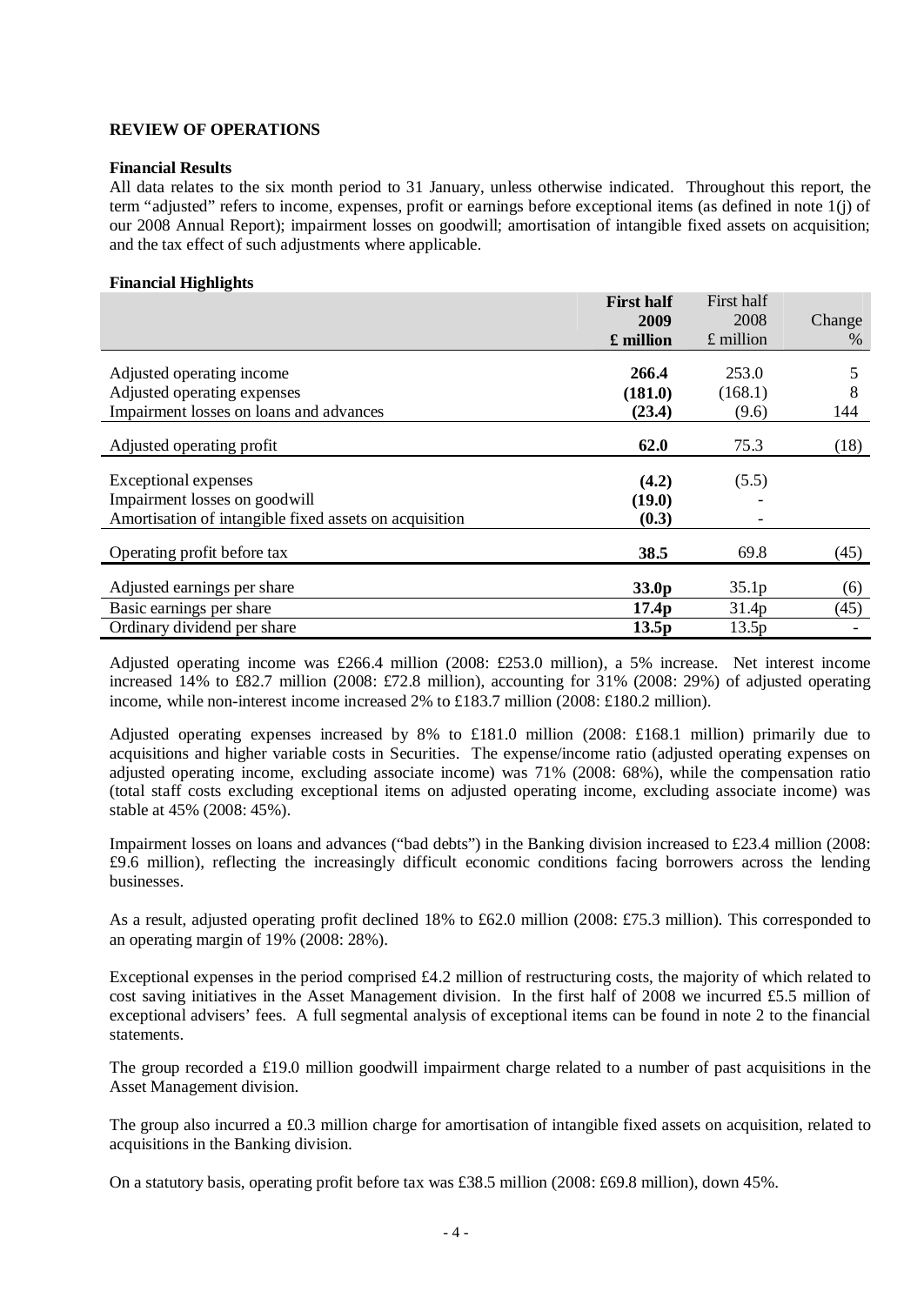#### **Financial Results** continued

The tax charge for the period was £13.5 million (2008: £21.2 million), corresponding to an effective tax rate of 35% (2008: 30%). The effective tax rate is above the UK corporation tax rate of 28% principally due to goodwill impairment, which is non tax deductible. The effective tax rate on profit before goodwill impairment was 23%. This reflects the increased profit contribution from Mako, which as an associate is included within operating profit in the Consolidated Income Statement on an after tax basis.

Basic earnings per share was 17.4p (2008: 31.4p), a 45% reduction. Adjusted earnings per share was 33.0p (2008: 35.1p), down 6%.

The board has declared an interim cash dividend of 13.5p per share (2008: 13.5p).

#### **Divisional Performance**

Adjusted operating profit in the **Asset Management** division was down 63% to £6.6 million (2008: £18.0 million). This reflects lower Funds under Management ("FuM"), a shift in mix towards lower fee products, and a reduction in Performance fees and investment income.

In the **Banking** division, adjusted operating profit was £32.0 million (2008: £37.7 million), as a 16% increase in operating income was more than offset by an increase in the bad debt provision.

The **Corporate Finance** division has been affected by low activity in M&A and restructuring and posted an adjusted operating loss of £2.9 million (2008: profit of £4.6 million).

In the **Securities** division, adjusted operating profit increased by 39% to £33.2 million (2008: £23.8 million), as a result of a particularly strong performance from Winterflood and Mako.

Adjusted group net costs were £6.9 million (2008: £8.8 million). Group adjusted operating income was £3.0 million (2008: £2.2 million) and group adjusted operating expenses were £9.9 million (2008: £11.0 million).

#### **Divisional Adjusted Operating Profit**

| $\cdot$<br>ж.<br>ັ               | <b>First half</b> |                   | First half  |     |        |
|----------------------------------|-------------------|-------------------|-------------|-----|--------|
|                                  | 2009              |                   | 2008        |     | Change |
|                                  | £ million         | $\frac{0}{0}$     | $£$ million | %   | $\%$   |
| <b>Asset Management</b>          | 6.6               | 10                | 18.0        | 21  | (63)   |
| <b>Banking</b>                   | 32.0              | 46                | 37.7        | 45  | (15)   |
| Corporate Finance                | (2.9)             | $\left( 4\right)$ | 4.6         | 6   | (163)  |
| Securities                       | 33.2              | 48                | 23.8        | 28  | 39     |
|                                  | 68.9              | <b>100</b>        | 84.1        | 100 |        |
| Group                            | (6.9)             |                   | (8.8)       |     |        |
| <b>Adjusted operating profit</b> | 62.0              |                   | 75.3        |     |        |

#### **Balance Sheet**

In the six months to 31 January 2009, the loan book increased 3% to £2,307.8 million (31 July 2008: £2,232.2 million). This included the £80 million acquisition of Kaupthing Singer & Friedlander's premium finance business in August 2008. The loan book comprises loans to SMEs and consumers, and the vast majority of loans are secured.

Certificates of deposit and loans and advances to banks increased 3% to £1,687.8 million (31 July 2008: £1,633.5 million).

Floating rate notes ("FRNs") classified as available for sale amounted to £773.2 million (31 July 2008: £751.3 million). These FRNs are issued by a range of financial institutions, and the significant majority are rated AA or above. The FRN portfolio has been marked to market during the period, resulting in a charge to reserves of £30.1 million, net of tax. However, the book value of these assets has increased as a result of currency translation differences.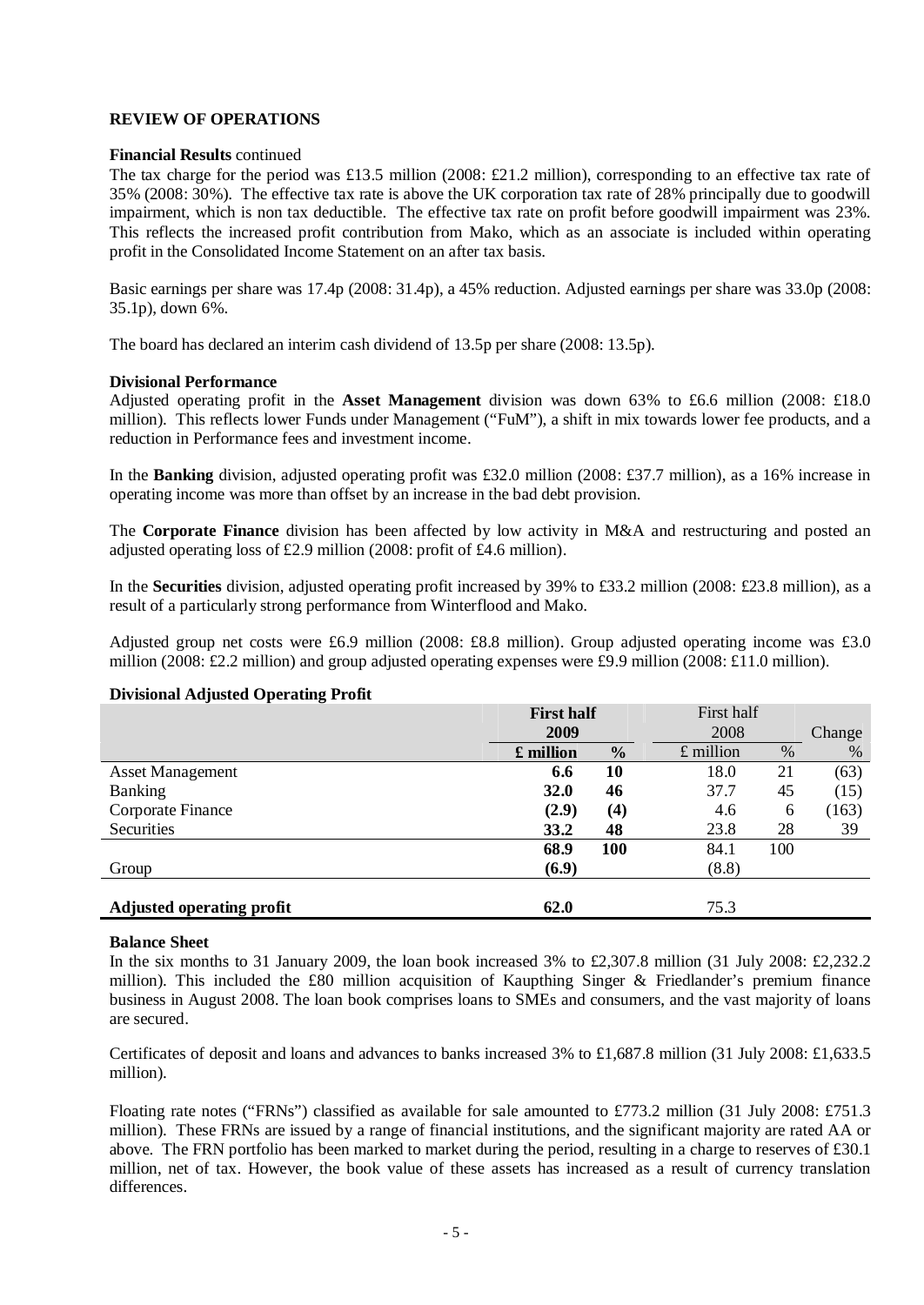#### **Balance Sheet** continued

Total borrowings were £1,877.6 million (31 July 2008: £1,241.5 million), a £636.1 million increase which reflects new debt facilities obtained during the period, and comprised loans and overdrafts from banks, promissory notes and other debt securities, non-recourse borrowings, and subordinated loan capital. Customer deposits were relatively stable at £2,542.7 million (31 July 2008: £2,641.7 million) while deposits by banks decreased £263.8 million to £34.4 million.

As at 31 January 2009 the group held £661.0 million (31 July 2008: £656.8 million) of assets on the balance sheet related to market-making activities, which comprised settlement accounts, long trading positions, and loans to money brokers against stock advanced. These were offset by £568.7 million (31 July 2008: £556.9 million) of corresponding liabilities, related to settlement accounts, short trading positions, and loans from money brokers against stock advanced.

Total equity as at 31 January 2009 was £678.0 million (31 July 2008: £720.4 million). Profit attributable to shareholders of £24.7 million for the first six months was more than offset by £36.2 million paid in respect of the 2008 final dividend; £22.2 million paid in respect of the purchase of shares into Treasury for the purpose of satisfying options grants and share awards; and other movements in equity reserves.

During the period a total of 3.9 million shares have been purchased by the company resulting in 5.7 million of the company shares being held in Treasury as at 31 January 2009.

|                                                                 | 31 January | 31 July     |
|-----------------------------------------------------------------|------------|-------------|
|                                                                 | 2009       | 2008        |
|                                                                 | £ million  | $£$ million |
|                                                                 |            |             |
| <b>Assets</b>                                                   |            |             |
| Certificates of deposit and loans and advances to banks         | 1,687.8    | 1,633.5     |
| Floating rate notes classified as available for sale            | 773.2      | 751.3       |
| Loans and advances to customers                                 | 2,307.8    | 2,232.2     |
| Settlement accounts, long trading positions and stock borrowing | 661.0      | 656.8       |
| Intangible assets                                               | 146.2      | 134.4       |
| Other assets                                                    | 427.3      | 344.5       |
|                                                                 |            |             |
| <b>Total assets</b>                                             | 6,003.3    | 5,752.7     |
|                                                                 |            |             |
| <b>Liabilities</b>                                              |            |             |
| Deposits by customers                                           | 2,542.7    | 2,641.7     |
| Deposits by banks                                               | 34.4       | 298.2       |
| <b>Borrowings</b>                                               | 1,877.6    | 1,241.5     |
| Settlement accounts, short trading positions and stock lending  | 568.7      | 556.9       |
| Other liabilities                                               | 301.9      | 294.0       |
|                                                                 |            |             |
| <b>Total liabilities</b>                                        | 5,325.3    | 5,032.3     |
| <b>Equity</b>                                                   | 678.0      | 720.4       |
| <b>Total liabilities and equity</b>                             | 6,003.3    | 5,752.7     |

### **Funding and Liquidity**

The group remains soundly funded, and has diversified its sources of funding in a difficult wholesale market. As at 31 January 2009, the group had £2.2 billion (31 July 2008: £1.8 billion) of drawn and undrawn committed facilities with an average maturity of 23 months (31 July 2008: 30 months). In addition, the group had £2.5 billion (31 July 2008: £2.6 billion) of deposits, including £0.4 billion (31 July 2008: £0.0 billion) with a maturity of twelve months or more. This reflects term funds raised in the retail deposit market over the course of the period.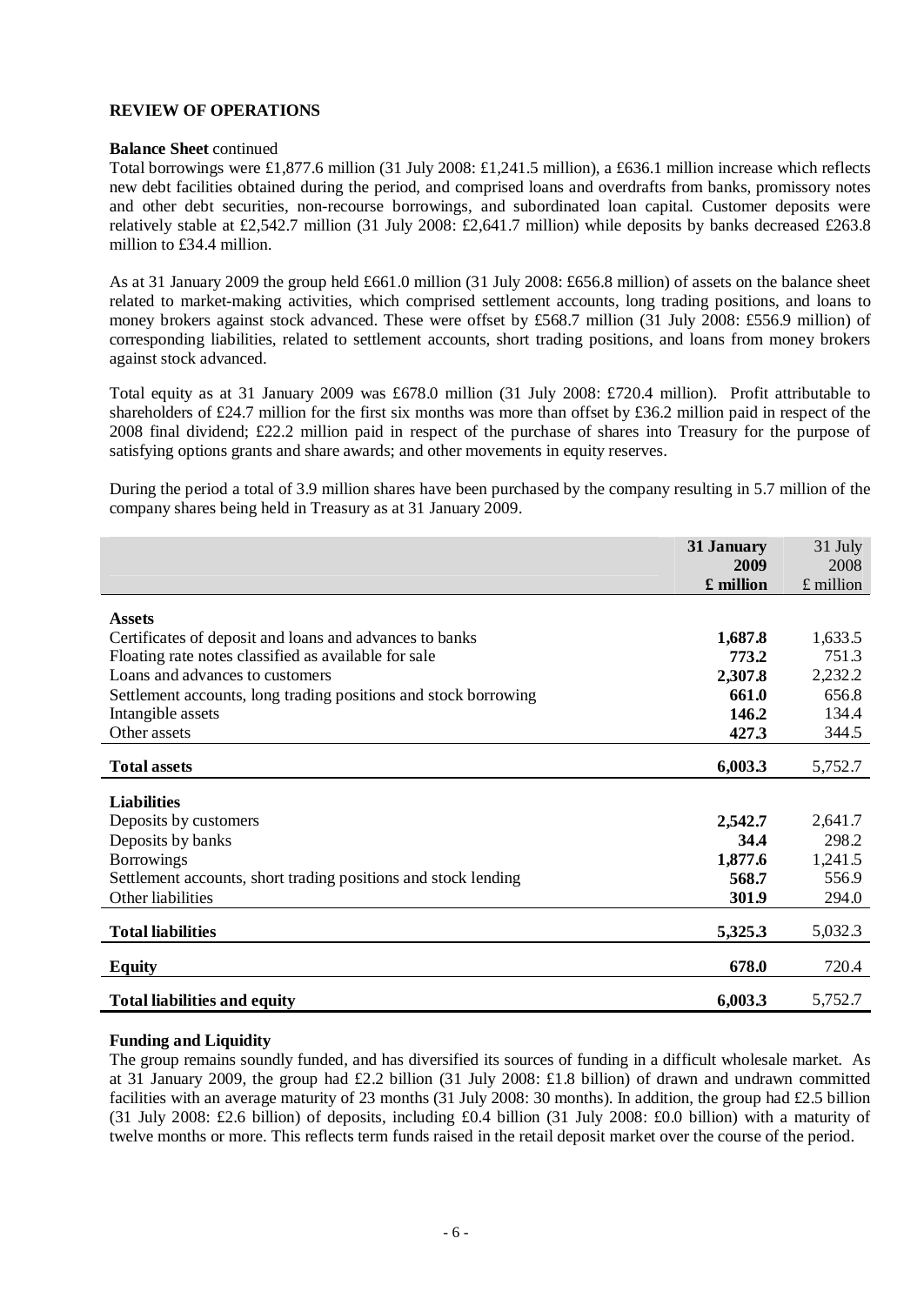# **Funding and Liquidity** continued

As a result, the £2.3 billion loan book is more than twice covered by committed facilities and deposits, giving good headroom and resilience. The average maturity of the loan book as at 31 January 2009 was twelve months (31 July 2008: twelve months).

During the period we raised a €390 million two-year syndicated loan facility in September 2008, and a £400 million one year repo facility, secured against our FRN portfolio, in November 2008. In January 2009, we were granted eligibility to access the Government's Credit Guarantee Scheme, which gives us access to a further potential source of medium-term funding.

#### **Capital**

The capital base remains comfortably above regulatory requirements, with a core tier 1 capital ratio of 13.3% (31 July 2008: 14.4%) and total capital ratio of 15.0% (31 July 2008: 16.1%).

|                                  | 31 January<br><b>2009</b> | 31 July<br>2008 |
|----------------------------------|---------------------------|-----------------|
|                                  | <b>Basel II</b>           | <b>Basel II</b> |
|                                  | Pro forma                 | Pro forma       |
|                                  | £ million                 | $£$ million     |
| Risk weighted assets (notional)* | 3,989.0                   | 3,804.0         |
| Core tier 1 capital              | 531.3                     | 547.2           |
| Total regulatory capital         | 598.5                     | 613.6           |
| Core tier 1 capital ratio        | 13.3%                     | 14.4%           |
| Total capital ratio              | 15.0%                     | 16.1%           |

\*Notional risk weighted assets calculated under Basel II include a notional adjustment for operational and market risk requirements.

Total regulatory capital reduced by £15.1 million during the period to £598.5 million (31 July 2008: £613.6 million) as £43.7 million of earnings pre-goodwill were more than offset by £36.2 million paid in respect of the 2008 final dividend, £22.2 million purchase of our own shares into Treasury, and other movements in equity reserves. Risk weighted assets increased by 5% to £3,989.0 million (31 July 2008: £3,804.0 million), reflecting growth in the loan book and other balance sheet assets.

#### **Key Financial Ratios ("KFRs")**

|                                        | <b>First half</b> | First half |
|----------------------------------------|-------------------|------------|
|                                        | 2009              | 2008       |
| Operating margin                       | 19%               | 28%        |
| Expense/income ratio $\epsilon$        | 71%               | 68%        |
| Compensation ratio <sup>3</sup>        | 45%               | 45%        |
| Return on opening capital <sup>4</sup> | 9%                | 13%        |

 $<sup>1</sup>$ Adjusted operating profit on adjusted operating income.</sup>

<sup>2</sup>Adjusted operating expenses on adjusted operating income.

<sup>3</sup>Total staff costs excluding exceptional items on adjusted operating income.

<sup>4</sup>Adjusted operating profit after tax and minority interests on opening total equity.

Note: All KFRs exclude associate income, exceptional items, impairment losses on goodwill and amortisation of intangible fixed assets on acquisition.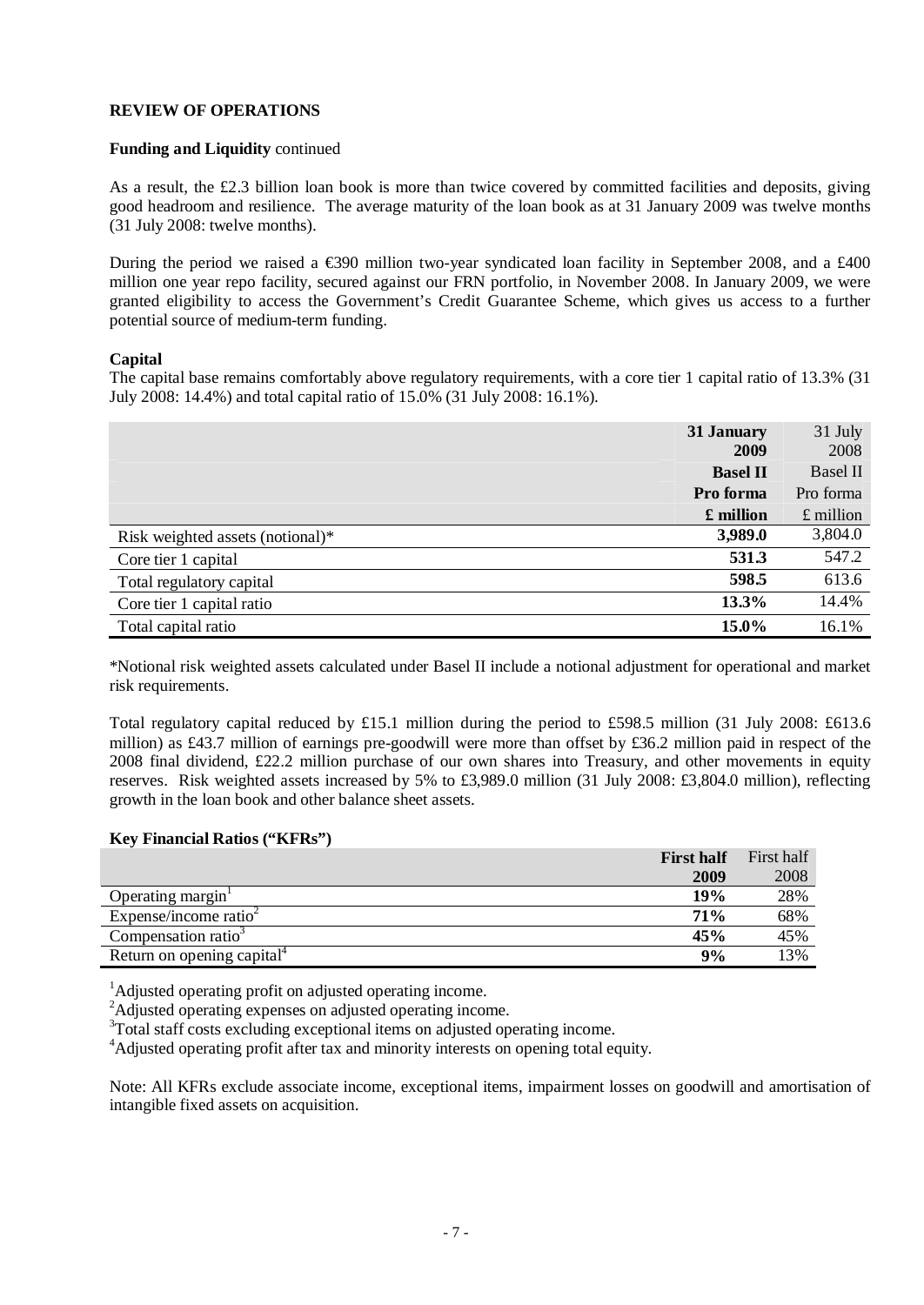# **Divisional Review: Asset Management**

- Funds under Management at £6.9 billion
- Adjusted operating profit down 63% to £7 million
- Management fees/average FuM down 10 bps to 78 bps

### **Key divisional metrics**

|                                                    | <b>First half</b> | First half  |        |
|----------------------------------------------------|-------------------|-------------|--------|
|                                                    | 2009              | 2008        | Change |
|                                                    | £ million         | $£$ million | $\%$   |
| Adjusted operating income                          | 49.9              | 69.0        | (28)   |
| Management fees on FuM                             | 29.4              | 39.5        | (26)   |
| Income on Assets under Administration and deposits | 20.7              | 21.5        | (4)    |
| Performance fees and investment income             | (0.2)             | 8.0         | (103)  |
| Adjusted operating expenses                        | (43.3)            | (51.0)      | (15)   |
| Adjusted operating profit                          | 6.6               | 18.0        | (63)   |
| Management fees/average FuM                        | 78bps             | 88bps       | (11)   |
| <b>Opening FUM</b>                                 | 8,195             | 9,148       | (10)   |
| Closing FuM                                        | 6,870             | 8,869       | (23)   |
| Average FuM                                        | 7,533             | 9,009       | (16)   |

In the Asset Management division, adjusted operating income was £49.9 million (2008: £69.0 million), a decline of 28%.

Management fees on FuM declined by 26% to £29.4 million (2008: £39.5 million). This was the result of a 16% decline in average FuM, to £7.5 billion (2008: £9.0 billion) and a 10 bps decline in management fees/average FuM to 78 bps, as a result of lower activity levels and changes in the mix of funds towards lower fee products.

Income on Assets under Administration and deposits reduced by 4% to £20.7 million (2008: £21.5 million), primarily reflecting lower margins on deposits as a result of the reduction in interest rates.

Performance fees and investment income were  $\pounds$ (0.2) million (2008:  $\pounds$ 8.0 million), as a result of lower income and a mark to market valuation adjustment on the division's corporate private equity investment portfolio during the period.

Adjusted operating expenses were reduced by 15% to £43.3 million. This reflects the benefit of cost saving initiatives taken in the last financial year; the deconsolidation of Close Brothers Private Equity; and lower variable costs. However, the reduction in costs was more than offset by the decline in adjusted operating income, and as a result the expense/income ratio increased to 87% (2008: 74%) and the compensation ratio increased to 58% (2008: 49%).

During the first half of 2009 the division has identified additional areas for cost reductions, which has resulted in £3.4 million of restructuring costs which have been recorded as an exceptional item. Together with the steps taken in 2008, this is expected to lead to a reduction in headcount of around 80, or around 10% of the July 2008 level, by the end of the current financial year.

Adjusted operating profit declined by 63% to £6.6 million (2008: £18.0 million). This corresponds to a decline in the operating margin to 13% from 26%.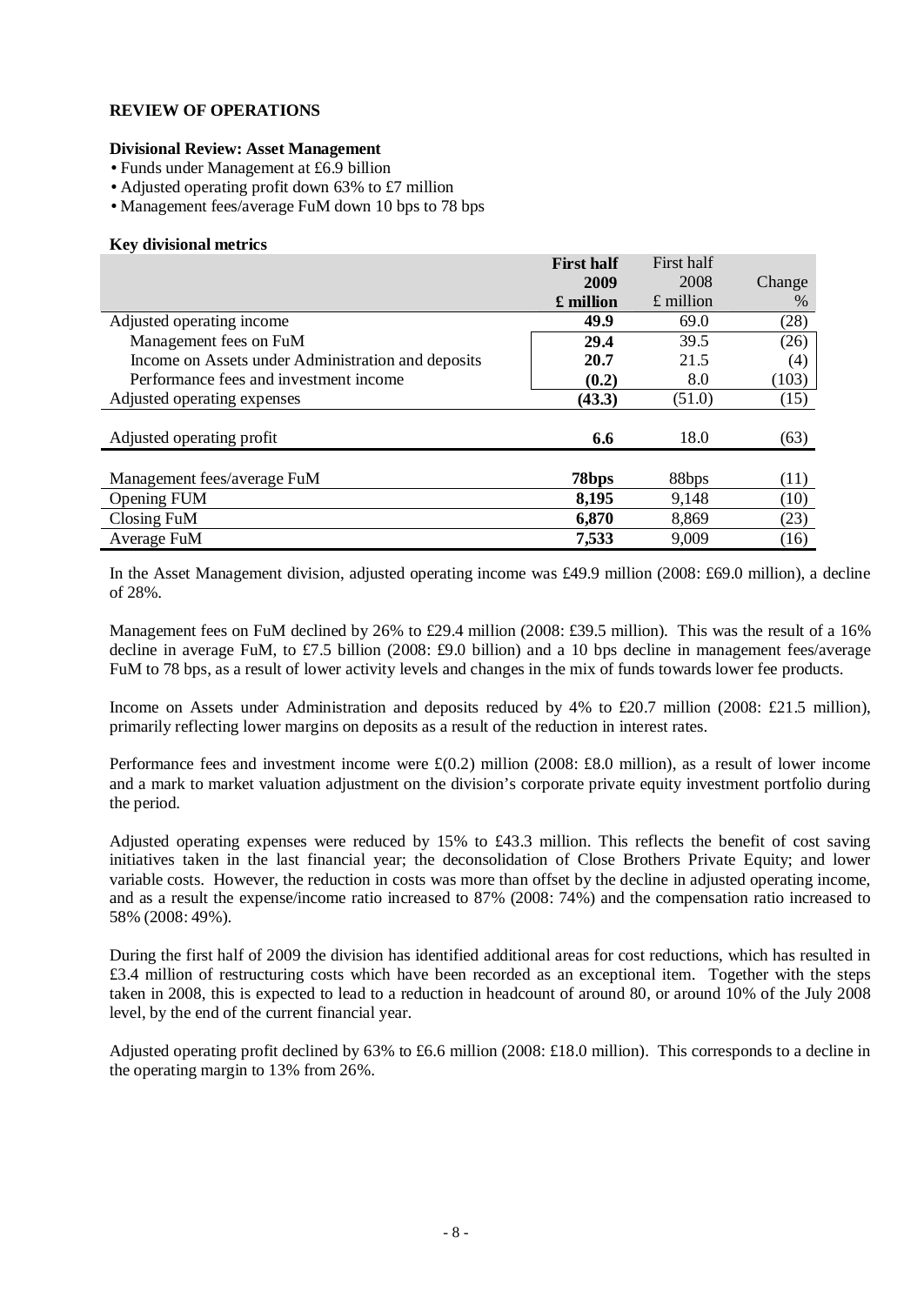#### **Divisional Review: Asset Management** continued **Funds under Management**

|                                           | <b>Private Clients</b><br>$\pounds$ million | <b>Funds</b><br>£ million | <b>Total</b><br>$\pounds$ million |
|-------------------------------------------|---------------------------------------------|---------------------------|-----------------------------------|
| As at 1 August 2008                       | 3,316                                       | 4,879                     | 8,195                             |
| New funds raised                          | 269                                         | 345                       | 614                               |
| Redemptions, realisations and withdrawals | (201)                                       | (406)                     | (607)                             |
| Net new funds                             | 68                                          | (61)                      |                                   |
| Market movement                           | (254)                                       | (470)                     | (724)                             |
| Deconsolidation <sup>®</sup>              |                                             | (608)                     | (608)                             |
| As at 31 January 2009                     | 3,130                                       | 3,740                     | 6,870                             |
| <b>Change</b>                             | $(6)$ %                                     | (23)%                     | $(16)\%$                          |

\*Deconsolidation of £608 million of FuM related to Close Brothers Private Equity and Close Ventures Limited.

As at 31 January 2009, FuM were £6.9 billion (31 July 2008: £8.2 billion), a 16% decline. Net new funds was a small positive as a result of a £68 million net inflow in Private Clients, offset by a net outflow of £61 million in Funds. Against a backdrop of very significant market falls in most asset classes, the negative market movement in the period was £724 million (9% of opening FuM). In addition, during the period the division reorganised its interests in Close Brothers Private Equity and Close Ventures Limited, leading to the deconsolidation of £608 million of FuM.

Overall, Private Clients FuM declined by 6% to £3,130 million (31 July 2008: £3,316 million) while Funds FuM declined by 23% to £3,740 million (31 July 2008: £4,879 million).

The investment performance of both Funds and Private Clients was affected by market conditions, although the majority of the private client portfolios outperformed relevant APCIMS indices.

#### **Asset Management KFRs**

|                           | <b>First half</b> | First half |
|---------------------------|-------------------|------------|
|                           | 2009              | 2008       |
| Operating margin          | 13%               | 26%        |
| Expense/income ratio      | 87%               | 74%        |
| Compensation ratio        | 58%               | 49%        |
| Net new funds/opening FuM | $0.2\%$           | $0.5\%$    |

Note: All KFRs exclude associate income, exceptional items, impairment losses on goodwill and amortisation of intangible fixed assets on acquisition.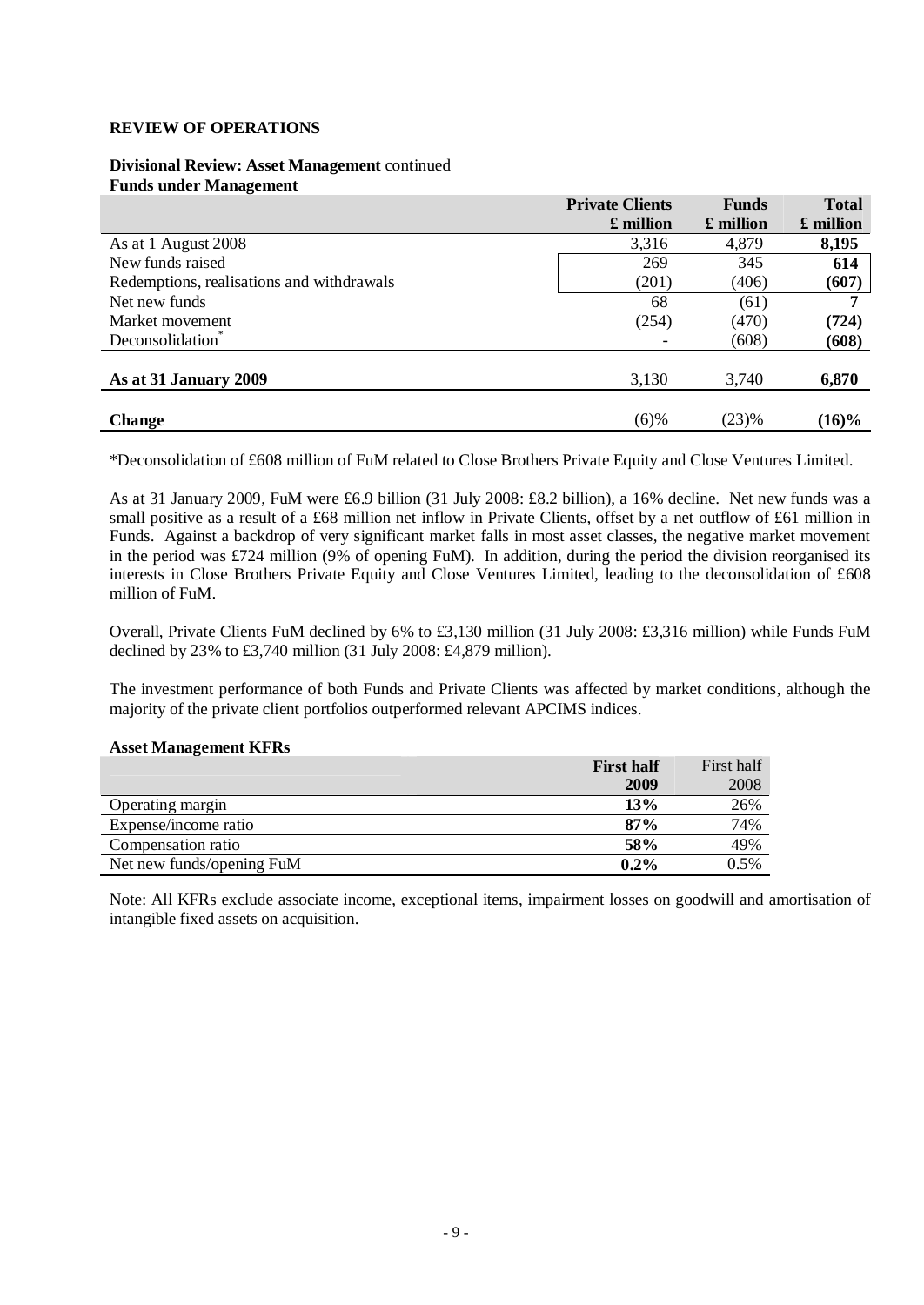#### **Divisional Review: Banking**

- 3% loan book growth to £2.3 billion
- 16% increase in adjusted operating income to £115 million
- Adjusted operating profit down 15% to £32 million
- Bad debt ratio increased to 2.1%

#### **Key divisional metrics**

|                                         | <b>First half</b> | First half  |        |
|-----------------------------------------|-------------------|-------------|--------|
|                                         | 2009              | 2008        | Change |
|                                         | £ million         | $£$ million | $\%$   |
| Adjusted operating income               | 115.4             | 99.8        | 16     |
| Net interest and fees on loan book      | 102.3             | 86.2        | 19     |
| Treasury and other non-lending income   | 13.1              | 13.6        | (4)    |
| Adjusted operating expenses             | (60.0)            | (52.5)      | 14     |
| Impairment losses on loans and advances | (23.4)            | (9.6)       | 144    |
|                                         |                   |             |        |
| Adjusted operating profit               | <b>32.0</b>       | 37.7        | (15)   |
|                                         |                   |             |        |
| Net interest margin $1$                 | $9.0\%$           | 8.7%        |        |
| Bad debt ratio <sup>2</sup>             | 2.1%              | 1.0%        |        |
| Opening loan book                       | 2,232.2           | 1,962.5     | 14     |
| Closing loan book                       | 2,307.8           | 2,005.8     | 15     |
| Average net loan book                   | 2,270.0           | 1,984.2     | 14     |

<sup>1</sup>Net interest and fees on average net loans and advances to customers

<sup>2</sup>Impairment losses on average net loans and advances to customers

In the Banking division, adjusted operating income increased by 16% to £115.4 million (2008: £99.8 million). This was the result of 14% growth in average loans and advances to customers ("the loan book"), as well as an increase in the net interest margin to 9.0% (2008: 8.7%), despite increases in funding costs. Treasury and other non-lending income reduced by 4% to £13.1 million (2008: £13.6 million).

Adjusted operating expenses increased 14% to £60.0 million (2008: £52.5 million), primarily reflecting the impact of acquisitions as well as a £1.3 million charge related to the Financial Services Compensation Scheme. This corresponds to an expense/income ratio of 52% (2008: 53%). The compensation ratio also reduced marginally to 30% (2008: 31%).

Impairment losses on loans and advances ("bad debts") increased to £23.4 million (2008: £9.6 million), reflecting the increasingly difficult economic conditions facing borrowers across the lending businesses. This corresponds to a bad debt ratio of 2.1% (2008: 1.0%). The division continues to apply prudent, consistent criteria to lending decisions and bad debt provisioning but is planning for a period of higher bad debts.

As a result, adjusted operating profit declined 15% to £32.0 million (2008: £37.7 million). This corresponds to an operating margin of 28% (2008: 38%) and a return on the average net loan book of 2.8% (2008: 3.8%).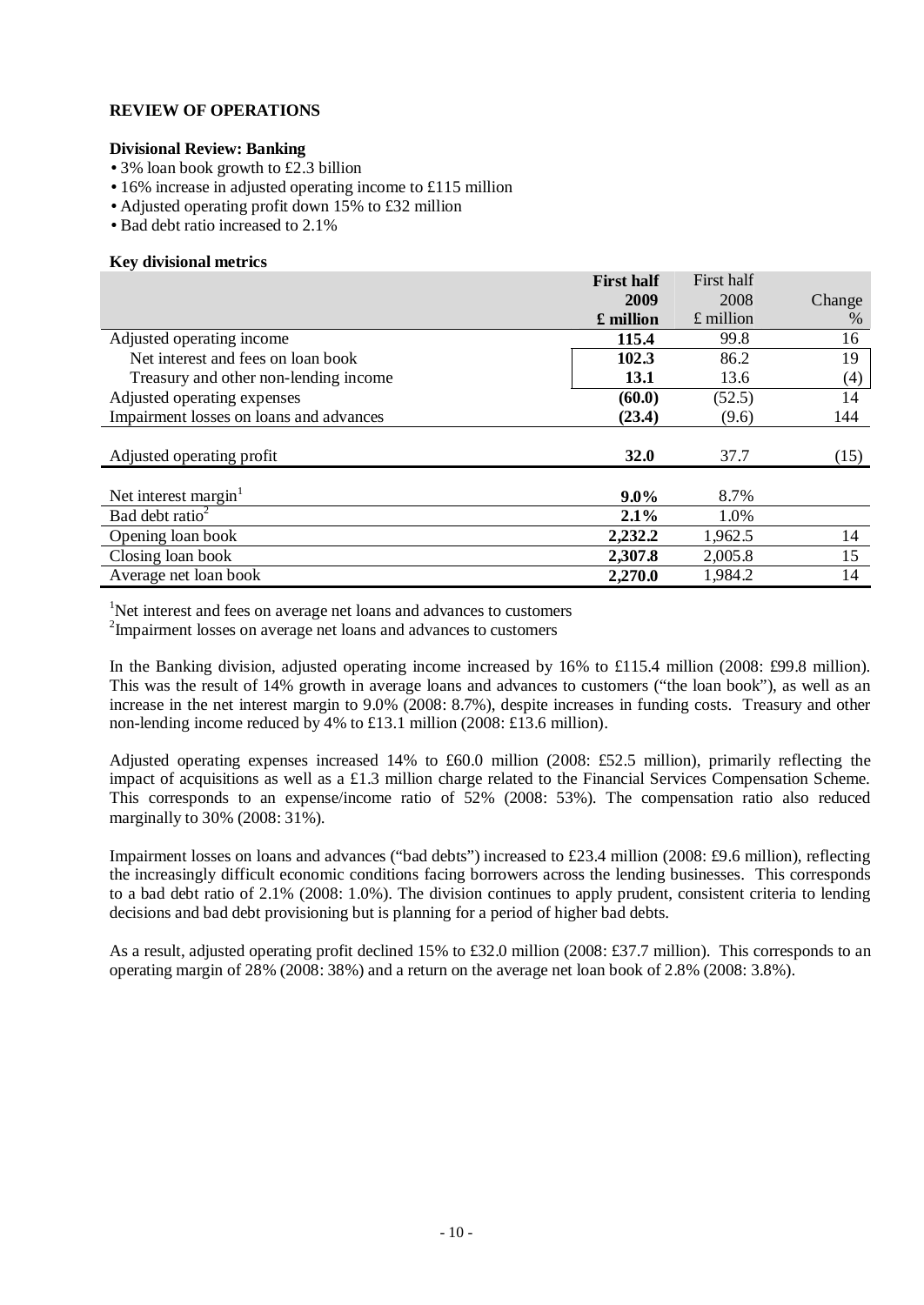### **Divisional Review: Banking** continued

During the first six months of the financial year, the loan book grew by 3% to £2,307.8 million as at 31 January 2009 (31 July 2008: £2,232.2 million). This included the acquisition of an £80 million premium finance loan book in August 2008. Excluding the impact of this acquisition, the loan book was broadly flat overall and in each of the five main lending operations as shown in the table below. This reflected our cautious approach to new lending in the current economic environment.

#### **Loan book analysis**

|                          | 31 January | 31 July     |
|--------------------------|------------|-------------|
|                          | 2009       | 2008        |
|                          | £ million  | $£$ million |
| Asset finance            | 787.3      | 757.3       |
| Premium finance          | 471.0      | 403.8       |
| Property finance         | 455.9      | 446.4       |
| Motor finance            | 408.8      | 414.3       |
| Invoice finance          | 184.8      | 210.4       |
|                          |            |             |
| <b>Closing loan book</b> | 2,307.8    | 2,232.2     |

The funding position remains sound against a backdrop of reduced market liquidity. As at 31 January 2009, the group had £2.2 billion of committed facilities of which £1.4 billion had a maturity over twelve months. Customer deposits were £2.5 billion, including £0.4 billion with a maturity of twelve months or more. Total deposits include £0.7 billion of offshore customer deposits attributed to the Asset Management division for segmental reporting purposes.

The Bank's long term and short term credit ratings were recently reaffirmed at A2/P1 by Moody's and at A/F1 by Fitch. The outlook by Moody's remains stable, however Fitch changed the outlook on our long term credit rating to negative on 13 February 2009.

### **Banking KFRs**

|                                      | <b>First half</b> | First half |
|--------------------------------------|-------------------|------------|
|                                      | 2009              | 2008       |
| Operating margin                     | 28%               | 38%        |
| Expense/income ratio                 | 52%               | 53%        |
| Compensation ratio                   | 30%               | 31%        |
| Return on opening capital            | 15%               | 18%        |
| Return on net loan book <sup>2</sup> | 2.8%              | 3.8%       |

<sup>1</sup>Adjusted operating profit after tax and minority interests on opening total equity. <sup>2</sup>Banking division adjusted operating profit before tax on the average net loan book.

Note: All KFRs exclude associate income, exceptional items, impairment losses on goodwill and amortisation of intangible fixed assets on acquisition.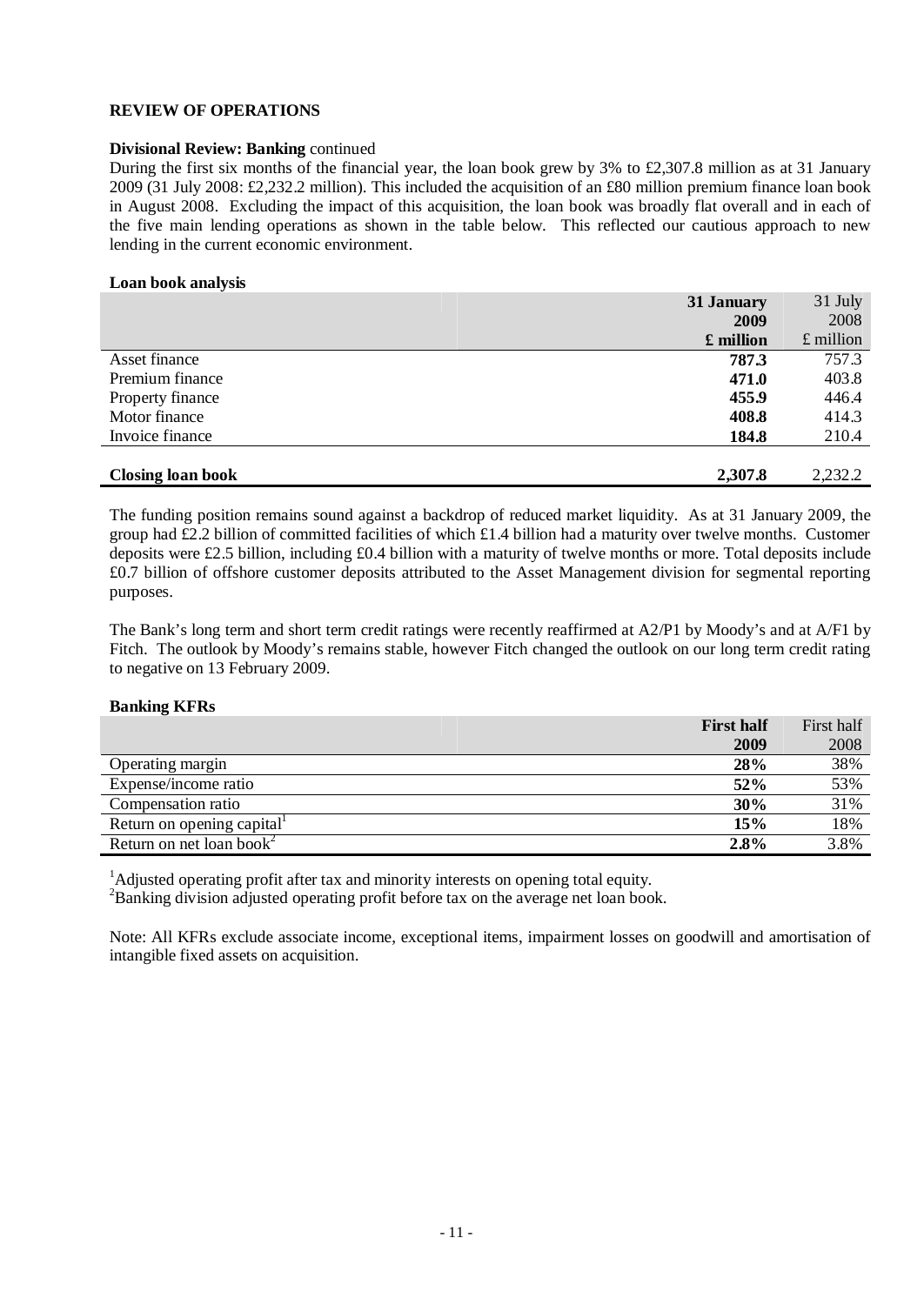### **Divisional Review: Corporate Finance**

- **·** Adjusted operating loss of £3 million
- **·** Advised on 33 transactions

#### **Key divisional metrics**

|                                  | <b>First half</b> | First half  |        |
|----------------------------------|-------------------|-------------|--------|
|                                  | 2009              | 2008        | Change |
|                                  | £ million         | $£$ million | %      |
| Adjusted operating income        | 17.3              | 26.2        | (34)   |
| Adjusted operating expenses      | (20.2)            | (21.6)      | (6)    |
|                                  |                   |             |        |
| Adjusted operating (loss)/profit | (2.9)             | 4.6         | (163)  |
|                                  |                   |             |        |
| Number of transactions           | 33                | 50          | (34)   |

In the Corporate Finance division, adjusted operating income was £17.3 million (2008: £26.2 million), a 34% decline, reflecting low levels of activity particularly in the UK. The number of transactions advised on also declined 34%, to 33 (2008: 50), with income per transaction stable.

Corporate Finance experienced lower activity in both M&A and Debt advisory and restructuring, which accounted for 86% (2008: 85%) and 14% (2008: 15%) of income in the period, respectively. The UK accounted for 26% (2008: 48%) of total operating income, while the French, German and Spanish operations accounted for 28%, 25% and 21% respectively (2008: 52% combined).

Adjusted operating expenses were reduced by 6% to £20.2 million (2008: £21.6 million), reflecting lower bonus costs, partly offset by the consolidation of the Spanish operation, Atlas Capital Close Brothers, where the group acquired the outstanding 55% in September 2008. Adjusted operating expenses exclude £0.1 million of exceptional restructuring costs related to cost reductions in the Spanish operation.

The adjusted operating loss for the period was £2.9 million (2008: profit of £4.6 million).

#### **Corporate Finance KFRs**

|                      | <b>First half</b> | First half |
|----------------------|-------------------|------------|
|                      | 2009              | 2008       |
| Operating margin     | $(20)\%$          | 16%        |
| Expense/income ratio | 120%              | 84%        |
| Compensation ratio   | <b>74%</b>        | 60%        |

Note: All KFRs exclude associate income, exceptional items, impairment losses on goodwill and amortisation of intangible fixed assets on acquisition.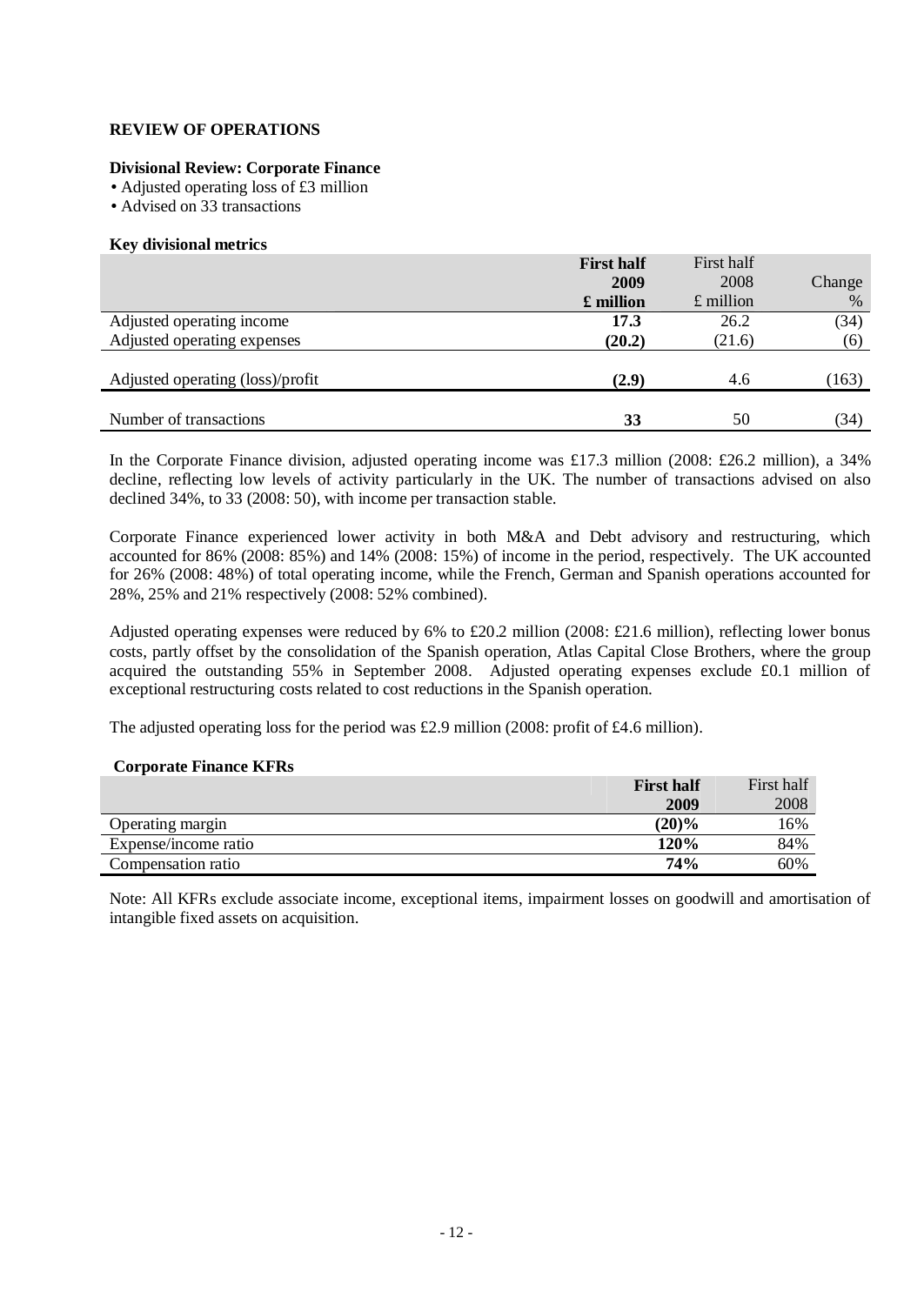#### **Divisional Review: Securities**

- **·** Adjusted operating profit up 39% to £33 million
- **·** Winterflood bargains per trading day increased 34% to 38,000
- **·** Mako generated £13 million of associate income

#### **Key divisional metrics**

|                             | <b>First half</b> | First half  |        |
|-----------------------------|-------------------|-------------|--------|
|                             | 2009              | 2008        | Change |
|                             | £ million         | $£$ million | $\%$   |
| Adjusted operating income   | 80.8              | 55.8        | 45     |
| Adjusted operating expenses | (47.6)            | (32.0)      | 49     |
|                             |                   |             |        |
| Adjusted operating profit   | 33.2              | 23.8        | 39     |

In the Securities division, total adjusted operating income increased 45% to £80.8 million (2008: £55.8 million). This includes £12.7 million (2008: £4.5 million) of associate income from our 49.9% stake in Mako. Total adjusted operating profit for the division increased 39% to £33.2 million (2008: £23.8 million), as a result of a particularly strong performance from Winterflood and Mako.

#### **Key Winterflood metrics**

|                                  | <b>First half</b> | First half        |               |
|----------------------------------|-------------------|-------------------|---------------|
|                                  | 2009              | 2008              | Change        |
|                                  | £ million         | $\pounds$ million | $\%$          |
| Adjusted operating income        | 55.0              | 38.6              | 42            |
| Adjusted operating expenses      | (36.3)            | (26.8)            | 35            |
|                                  |                   |                   |               |
| Adjusted operating profit        | 18.7              | 11.8              | 58            |
|                                  |                   |                   |               |
| Number of bargains (million)     | 4.8               | 3.6               | 33            |
| Average bargains per trading day | 37,861            | 28,197            | 34            |
| Income per bargain               |                   | £10.72            | $\mathcal{I}$ |

**Winterflood** adjusted operating income was £55.0 million (2008: £38.6 million), a 42% increase. This was the result of a significant increase in trading volumes with average bargains per trading day up 34% to 37,861 (2008: 28,197) benefiting from retail activity in financial stocks and an increased focus on counterparty risk among market participants. Income per bargain increased 7% to £11.46 (2008: £10.72).

Adjusted operating expenses increased 35% reflecting higher variable costs as a result of strong trading performance.

Adjusted operating profit increased 58% to £18.7 million (2008: £11.8 million).

#### **Key Seydler metrics**

|                             | <b>First half</b> | First half  |        |
|-----------------------------|-------------------|-------------|--------|
|                             | 2009              | 2008        | Change |
|                             | £ million         | $£$ million | %      |
| Adjusted operating income   | 13.1              | 12.7        |        |
| Adjusted operating expenses | (11.3)            | (5.2)       | 117    |
|                             |                   |             |        |
| Adjusted operating profit   | 1.8               | 7.5         | (76)   |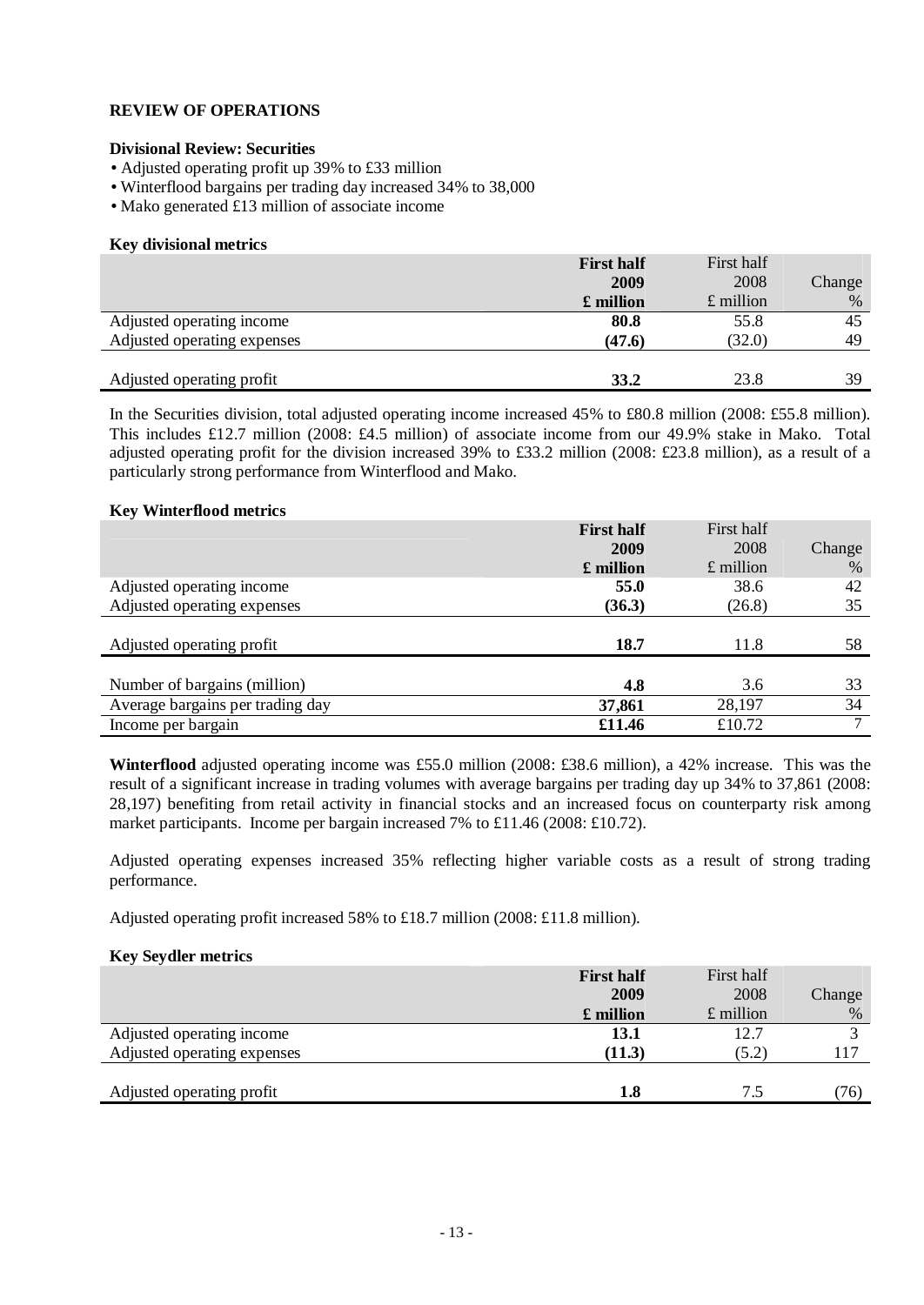#### **Divisional Review: Securities** continued

Adjusted operating income at **Seydler** was £13.1 million (2008: £12.7 million), a 3% increase reflecting continued challenging conditions in the German retail market.

Adjusted operating expenses were £11.3 million (2008: £5.2 million). Expenses in the prior year period include the impact of the reversal of a £4.1 million provision originally charged in the prior two years. Operating profit for the first half was £1.8 million (2008: £7.5 million, including the impact of the provision reversal).

#### **Key Mako metrics**

|                                            |                   | Four months to    |
|--------------------------------------------|-------------------|-------------------|
|                                            | <b>First half</b> | 31 January        |
|                                            | 2009              | 2008 <sup>1</sup> |
|                                            | £ million         | $£$ million       |
| Adjusted operating profit                  | 17.4              | 4.5               |
| Tax on adjusted operating profit           | 4.7               | 1.6               |
| Profit after tax                           | 12.7              | 2.9               |
| Number of contracts (million) <sup>2</sup> | 46.0              | 40.2              |

 $149.9\%$  acquired in October 2007.

<sup>2</sup>Total number of contracts for Mako.

The investment in **Mako** generated £12.7 million of post tax associate income. Mako benefited from high volatility during the period. The fixed income desk in particular benefited from market activity related to interest rate movements.

#### **Securities KFRs**

|                      | <b>First half</b> | First half |
|----------------------|-------------------|------------|
|                      | 2009              | 2008       |
| Operating margin     | 30%               | 38%        |
| Expense/income ratio | 70%               | 62%        |
| Compensation ratio   | 44%               | 44%        |

Note: All KFRs exclude associate income, exceptional items, impairment losses on goodwill and amortisation of intangible fixed assets on acquisition.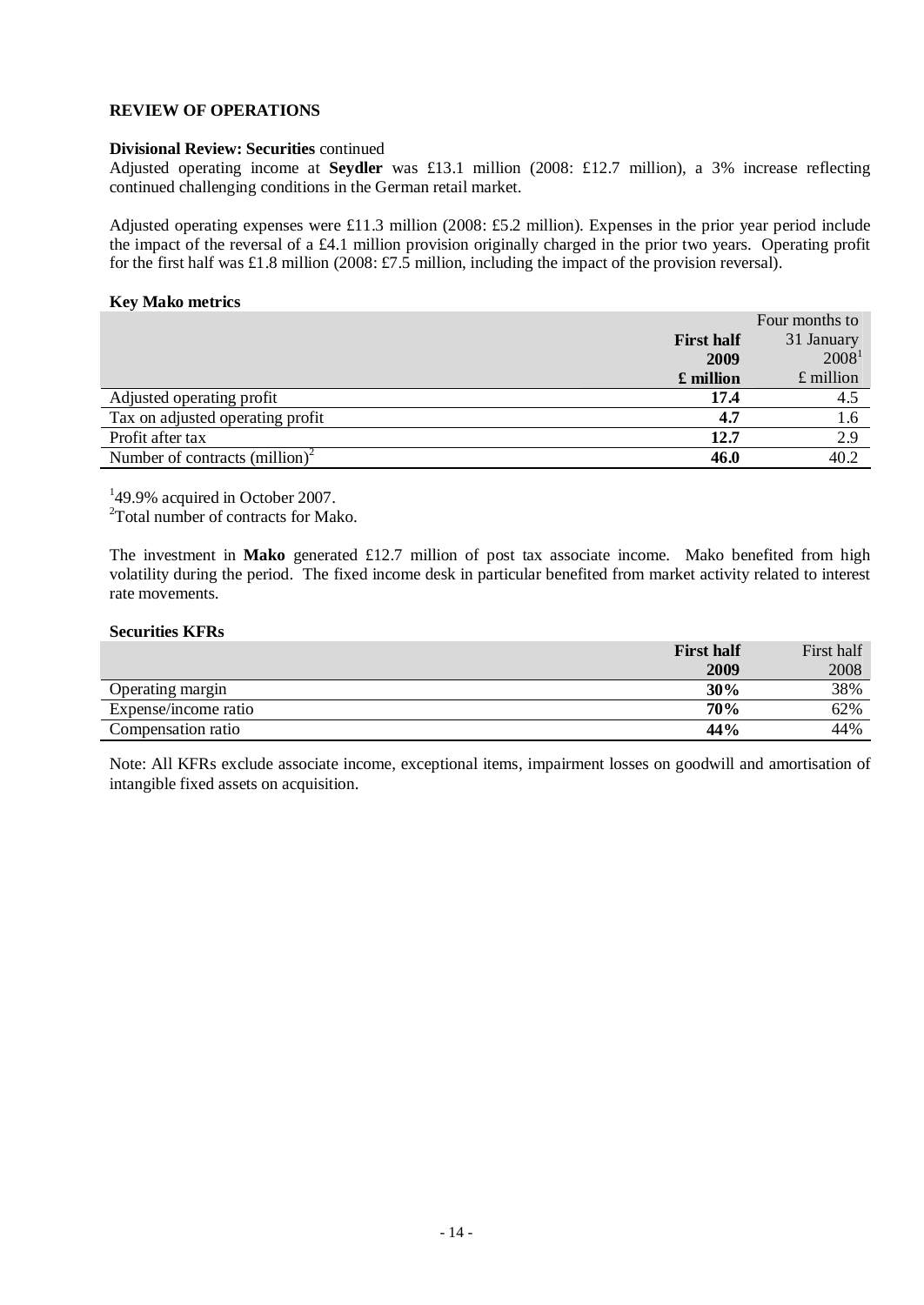### **PRINCIPAL RISKS AND UNCERTAINTIES**

The group's risk management and internal control systems are designed to identify, monitor, measure and manage the principal financial and non-financial risks facing the group. These risks are set out in the 2008 Annual Report and on the group's website at www.closebrothers.co.uk/RiskManagement.asp. There has been significant change in the external environment in which the group operates since its 2008 Annual Report was published. However, the group's risk management and internal control systems detailed in that 2008 Annual Report have enabled the group to trade profitably during some of the most challenging and unpredictable trading conditions it has experienced.

The principal risks and uncertainties foreseen in the second six months of the year are outlined below. The risks outlined should not be regarded as a comprehensive list of all the risks and uncertainties the group may potentially face in the period.

#### **Economic Conditions**

The economic outlook in all the markets in which the group undertakes its activities has deteriorated markedly in the first six months of the financial year. The outlook for the next six months is significantly uncertain and therefore the impact of worsening economic conditions on the group's customers and markets has the potential to adversely impact the group's business plans and earnings. The group's risk management, internal control systems and overall business model are designed so as to enable the group to continue to trade profitably through downturns in the economic cycle.

#### **Regulatory Change**

The regulatory environment is expected to change significantly in the near future in response to the banking crisis of late 2008. These changes have the potential to impact the group in terms of the cost of compliance with uncertainty about regulatory requirements. The group continues to maintain a conservative approach with a strong, well capitalised balance sheet and believes it is well placed to react to regulatory change.

#### **Funding**

There is significant uncertainty surrounding credit markets and it is possible that further deterioration in those markets may occur. The group requires access to sources of funding in order to grow its business and achieve future objectives. The dislocation seen in credit markets in the second half of 2008 increases the risk that the group will not be able to obtain access to funding as its existing facilities fall due. However, despite the credit market dislocation, the group has successfully raised over £1 billion in the wholesale and retail markets since 31 July 2008, reflecting its strong capital position.

#### **Counterparty Exposure**

The group has material cash and cash equivalent assets with individual financial institutions. A failure of one or more of these financial institutions would have a material impact on the group's financial position. The group mitigates this risk by setting maximum individual counterparty limits which are monitored daily.

#### **Key Personnel**

The success of the group is closely linked to the abilities and experience of its employees. The earnings of the group could be adversely affected by the loss of the services of certain key teams. The group has succession plans in place and reward and incentive schemes are regularly reviewed.

### **IT Infrastructure**

A number of the group's banking and securities trading businesses are highly reliant on their IT infrastructure in their daily operations. The businesses keep their IT systems and contingency plans under constant review to ensure they can continue to adequately support ongoing operations.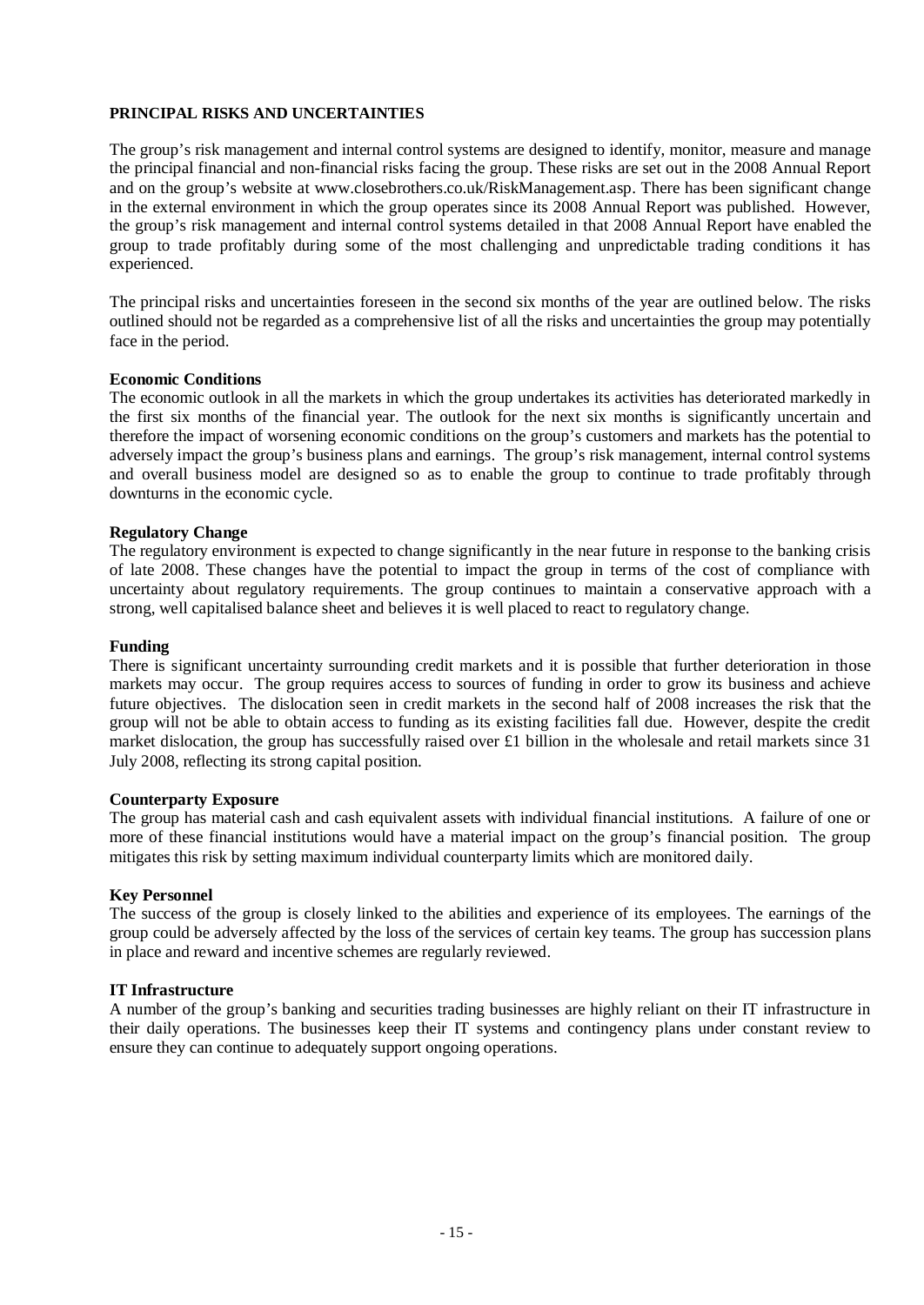# **DIRECTORS' RESPONSIBILITY STATEMENT**

We confirm that to the best of our knowledge:

- (a) The condensed set of consolidated financial statements has been prepared in accordance with IAS 34 "Interim Financial Reporting";
- (b) The Interim Report 2009 includes a fair review of the information required by Disclosure Transparency Rule 4.2.7R (indication of important events during the first six months and description of principal risks and uncertainties for the remaining six months of the year); and
- (c) The Interim Report 2009 includes a fair review of the information required by Disclosure Transparency Rule 4.2.8R (disclosure of related parties' transactions and changes therein).

By order of the board

PSS Macpherson CD Keogh<br>Chairman Chef Exec

Chief Executive

10 March 2009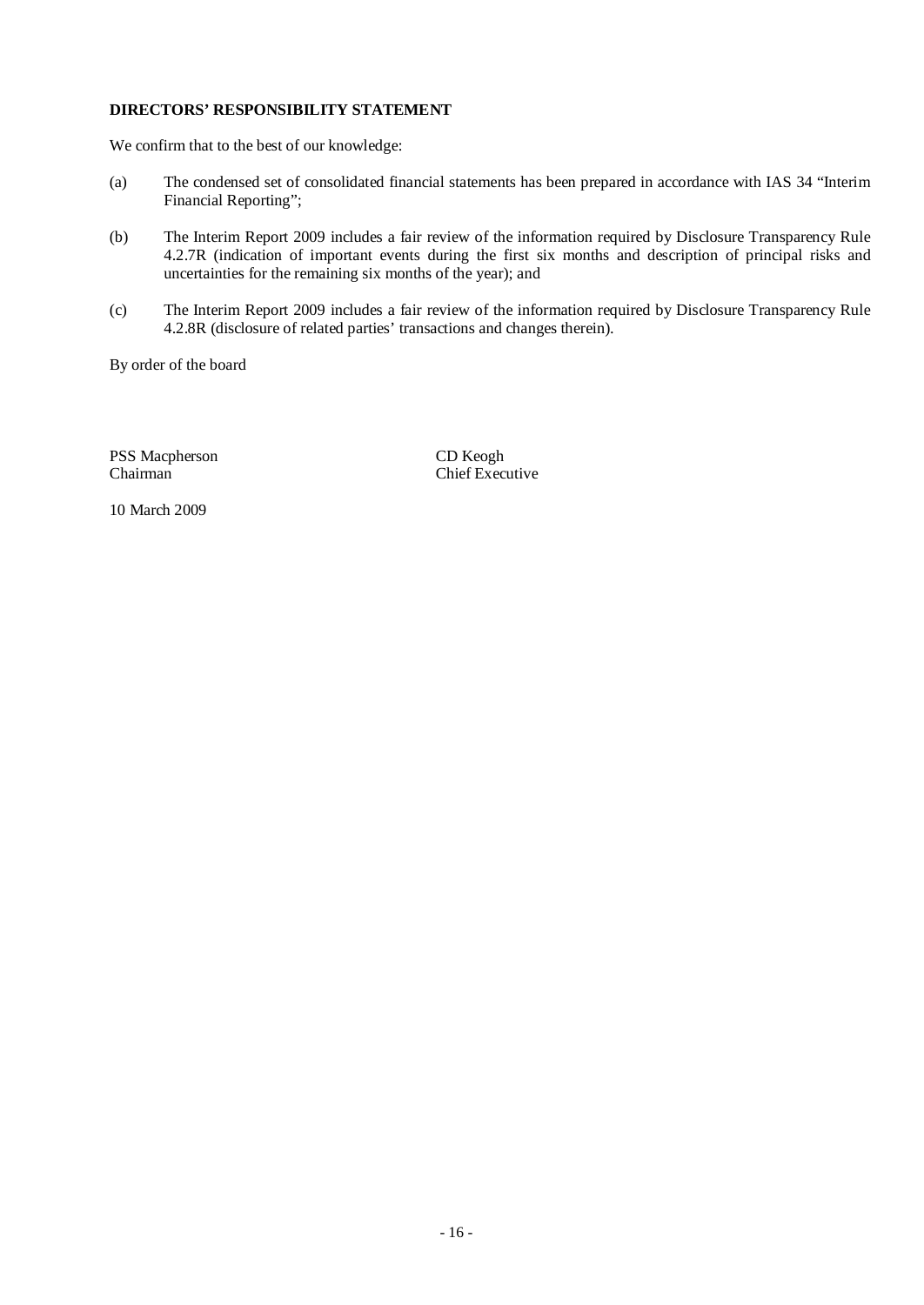### **INDEPENDENT REVIEW REPORT**

# **Independent Review Report to Close Brothers Group plc**

We have been engaged by the company to review the condensed set of consolidated financial statements in the Interim Report 2009 for the six months ended 31 January 2009 which comprises the Consolidated Income Statement, the Consolidated Balance Sheet, the Consolidated Statement of Recognised Income and Expense, the Consolidated Cash Flow Statement and related notes 1 to 15. We have read the other information contained in the Interim Report 2009 and considered whether it contains any apparent misstatements or material inconsistencies with the information in the condensed set of financial statements.

This report is made solely to the company in accordance with International Standard on Review Engagements (UK and Ireland) 2410 issued by the Auditing Practices Board. Our work has been undertaken so that we might state to the company those matters we are required to state to them in an independent review report and for no other purpose. To the fullest extent permitted by law, we do not accept or assume responsibility to anyone other than the company, for our review work, for this report, or for the conclusions we have formed.

#### **Directors' responsibilities**

The Interim Report 2009 is the responsibility of, and has been approved by, the directors. The directors are responsible for preparing the Interim Report 2009 in accordance with the Disclosure and Transparency Rules of the United Kingdom's Financial Services Authority.

As disclosed in note 1, the annual financial statements of the group are prepared in accordance with International Financial Reporting Standards as adopted by the European Union. The condensed set of consolidated financial statements included in this Interim Report 2009 has been prepared in accordance with International Accounting Standard 34, "Interim Financial Reporting", as adopted by the European Union.

#### **Our responsibility**

Our responsibility is to express to the company a conclusion on the condensed set of consolidated financial statements in the Interim Report 2009 based on our review.

#### **Scope of review**

We conducted our review in accordance with International Standard on Review Engagements (UK and Ireland) 2410, "Review of Interim Financial Information Performed by the Independent Auditor of the Entity" issued by the Auditing Practices Board for use in the United Kingdom. A review of interim financial information consists of making inquiries, primarily of persons responsible for financial and accounting matters, and applying analytical and other review procedures. A review is substantially less in scope than an audit conducted in accordance with International Standards on Auditing (UK and Ireland) and consequently does not enable us to obtain assurance that we would become aware of all significant matters that might be identified in an audit. Accordingly, we do not express an audit opinion.

#### **Conclusion**

Based on our review, nothing has come to our attention that causes us to believe that the condensed set of consolidated financial statements in the Interim Report 2009 for the six months ended 31 January 2009 is not prepared, in all material respects, in accordance with International Accounting Standard 34 as adopted by the European Union and the Disclosure and Transparency Rules of the United Kingdom's Financial Services Authority.

**Deloitte LLP**  Chartered Accountants and Statutory Auditors London, UK 10 March 2009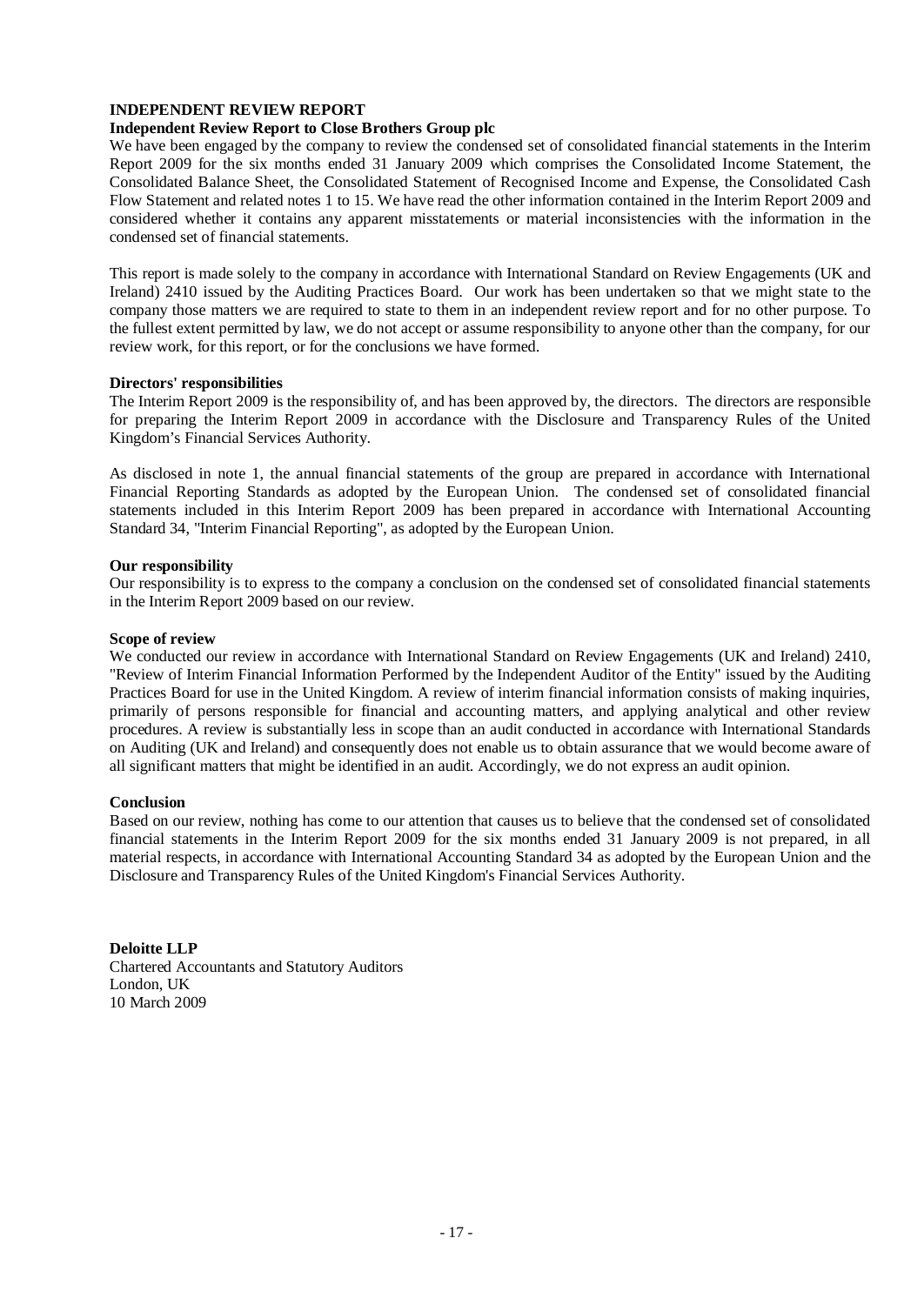# **CONSOLIDATED INCOME STATEMENT**

for the six months ended 31 January 2009

|                                                                            |                |                  | Six months ended | Year ended |
|----------------------------------------------------------------------------|----------------|------------------|------------------|------------|
|                                                                            |                | 31 January       |                  | 31 July    |
|                                                                            |                | 2009             | 2008             | 2008       |
|                                                                            |                | <b>Unaudited</b> | Unaudited        | Audited    |
|                                                                            | <b>Note</b>    | £ million        | £ million        | £ million  |
| Interest income                                                            |                | 184.4            | 180.2            | 366.4      |
| Interest expense                                                           |                | (101.7)          | (107.4)          | (213.1)    |
|                                                                            |                |                  |                  |            |
| Net interest income                                                        |                | 82.7             | 72.8             | 153.3      |
| Fee and commission income                                                  |                | 118.0            | 140.8            | 286.3      |
| Fee and commission expense                                                 |                | (18.1)           | (21.8)           | (42.8)     |
| Gains less losses arising from dealing in securities                       |                | 62.5             | 45.1             | 89.8       |
| Share of profit of associates                                              |                | 13.2             | 5.1              | 8.1        |
| Other income                                                               |                | 8.1              | 11.0             | 14.5       |
|                                                                            |                |                  |                  |            |
| Non-interest income                                                        |                | 183.7            | 180.2            | 355.9      |
| Operating income                                                           |                | 266.4            | 253.0            | 509.2      |
|                                                                            |                |                  |                  |            |
| Administrative expenses                                                    |                | 177.8            | 167.2            | 337.6      |
| Depreciation and amortisation                                              |                | 7.4              | 6.4              | 16.6       |
| Impairment losses on loans and advances                                    | 8              | 23.4             | 9.6              | 27.5       |
| Impairment losses on goodwill                                              |                | 19.0             |                  |            |
| Amortisation of intangible fixed assets on acquisition                     |                | 0.3              |                  |            |
|                                                                            |                |                  |                  |            |
| Total operating expenses before exceptional items, goodwill impairment and |                |                  |                  |            |
| amortisation of intangible fixed assets on acquisition                     |                | 204.4            | 177.7            | 371.7      |
| Exceptional items                                                          | 3              | 4.2              | 5.5              | 10.0       |
| Impairment losses on goodwill                                              | 4              | 19.0             |                  |            |
| Amortisation of intangible fixed assets on acquisition                     |                | 0.3              |                  |            |
| Total operating expenses                                                   |                | 227.9            | 183.2            | 381.7      |
| Operating profit before exceptional items, goodwill impairment and         |                |                  |                  |            |
| amortisation of intangible fixed assets on acquisition and tax             |                | 62.0             | 75.3             | 137.5      |
| Exceptional items                                                          | $\mathfrak{Z}$ | (4.2)            | (5.5)            | (10.0)     |
| Impairment losses on goodwill                                              | 4              | (19.0)           |                  |            |
| Amortisation of intangible fixed assets on acquisition                     |                | (0.3)            |                  |            |
| Operating profit before tax                                                |                | 38.5             | 69.8             | 127.5      |
|                                                                            |                |                  |                  |            |
| Tax                                                                        | $\mathfrak s$  | 13.5             | 21.2             | 34.9       |
| Profit after tax                                                           |                | 25.0             | 48.6             | 92.6       |
| Profit attributable to minority interests                                  |                | 0.3              | 1.9              | 2.6        |
|                                                                            |                |                  |                  |            |
| Profit attributable to the shareholders of the company                     |                | 24.7             | 46.7             | 90.0       |
| <b>Basic earnings per share</b>                                            | 6              | 17.4p            | 31.4p            | 61.5p      |
| Diluted earnings per share                                                 | 6              | 17.2p            | 31.1p            | 60.7p      |
|                                                                            |                |                  |                  |            |
| Ordinary dividend per share                                                | 7              | 13.5p            | 13.5p            | 39.0p      |

All income and profit are in respect of continuing operations.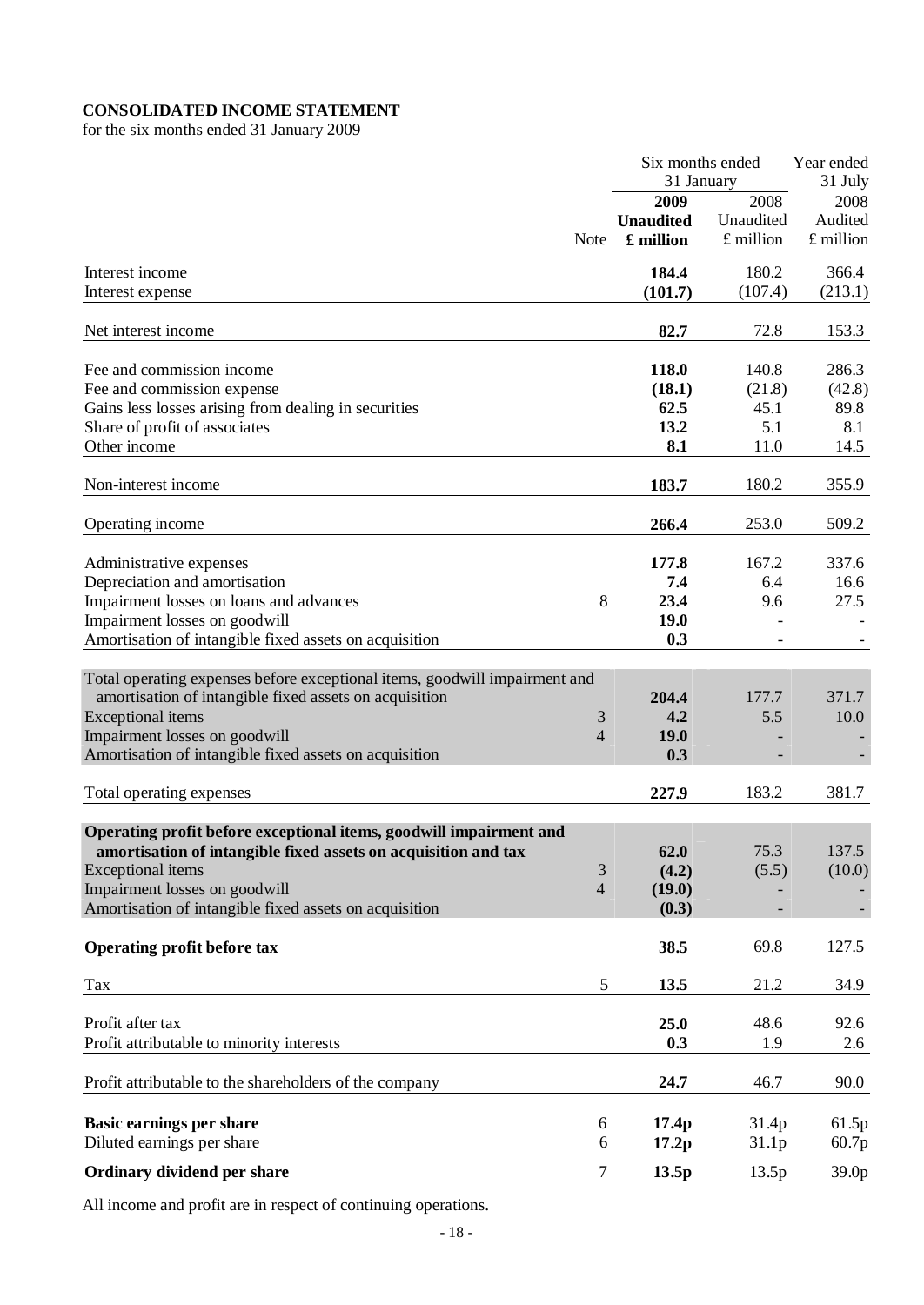# **CONSOLIDATED BALANCE SHEET**

at 31 January 2009

|                                                             |      | 31 January       |           | 31 July   |
|-------------------------------------------------------------|------|------------------|-----------|-----------|
|                                                             |      | 2009             | 2008      | 2008      |
|                                                             |      | <b>Unaudited</b> | Unaudited | Audited   |
|                                                             | Note | £ million        | £ million | £ million |
| <b>Assets</b>                                               |      |                  |           |           |
| Cash and balances at central banks                          |      | 1.7              | 1.8       | 1.5       |
| Settlement accounts                                         |      | 524.1            | 392.4     | 450.0     |
| Loans and advances to customers                             | 8    | 2,307.8          | 2,005.8   | 2,232.2   |
| Loans and advances to banks                                 |      | 344.7            | 447.3     | 307.8     |
| Debt securities and equity shares: Long trading positions   |      | 64.9             | 85.0      | 100.0     |
|                                                             |      |                  |           |           |
| Financial instruments classified as available for sale      | 9    | 800.0            | 790.1     | 784.3     |
| Equity shares valued at fair value                          | 9    | 10.5             | 16.9      | 16.2      |
| Certificates of deposit classified as loans and receivables | 9    | 1,341.4          | 1,107.6   | 1,324.2   |
| Floating rate notes held to maturity                        | 9    | 22.5             | 30.8      | 23.4      |
| Loans to money brokers against stock advanced               |      | 72.0             | 132.2     | 106.8     |
| Intangible assets: Goodwill                                 |      | 135.2            | 113.3     | 126.8     |
| Intangible assets: Other                                    |      | 11.0             | 6.7       | 7.6       |
| Property, plant and equipment                               |      | 39.6             | 35.3      | 32.6      |
| Interests in associates                                     |      | 101.9            | 65.8      | 73.2      |
| Deferred tax assets                                         |      | 34.7             | 34.2      | 29.0      |
| Current tax assets                                          |      | 4.3              |           |           |
| Prepayments and accrued income                              |      | 100.4            | 89.1      | 89.9      |
| Other receivables                                           |      | 36.4             | 55.1      | 36.3      |
| Derivative financial instruments                            |      | 50.2             | 6.1       | 10.9      |
|                                                             |      |                  |           |           |
| <b>Total assets</b>                                         |      | 6,003.3          | 5,415.5   | 5,752.7   |
| <b>Liabilities</b>                                          |      |                  |           |           |
| Settlement accounts                                         |      | 479.3            | 379.1     | 451.4     |
| Deposits by customers                                       | 10   | 2,542.7          | 2,435.4   | 2,641.7   |
| Deposits by banks                                           | 10   | 34.4             | 213.0     | 298.2     |
| Loans and overdrafts from banks                             | 10   | 1,652.6          | 973.9     | 981.8     |
| Promissory notes and other debt securities                  | 10   | 24.0             | 18.6      | 19.7      |
|                                                             |      | 30.5             | 43.7      | 38.5      |
| Debt securities and equity shares: Short trading positions  |      |                  |           |           |
| Loans from money brokers against stock advanced             |      | 58.9             | 98.1      | 67.0      |
| Non-recourse borrowings                                     |      | 126.0            | 167.0     | 165.0     |
| Subordinated loan capital                                   |      | 75.0             | 75.0      | 75.0      |
| Other liabilities                                           |      | 161.3            | 141.4     | 155.3     |
| Current tax liabilities                                     |      |                  | 14.4      | 2.4       |
| Accruals and deferred income                                |      | 119.3            | 126.2     | 134.4     |
| Derivative financial instruments                            |      | 21.3             | 8.8       | 1.9       |
| <b>Total liabilities</b>                                    |      | 5,325.3          | 4,694.6   | 5,032.3   |
|                                                             |      |                  |           |           |
| <b>Equity</b>                                               |      |                  |           |           |
|                                                             |      |                  |           |           |
| Called up share capital                                     |      | 37.4             | 37.3      | 37.3      |
| Share premium account                                       | 11   | 274.5            | 272.9     | 274.1     |
| Profit and loss account                                     | 11   | 418.9            | 411.9     | 432.0     |
| Other reserves and minority interests                       | 11   | (52.8)           | (1.2)     | (23.0)    |
| <b>Total equity</b>                                         |      | 678.0            | 720.9     | 720.4     |
| <b>Total liabilities and equity</b>                         |      | 6,003.3          | 5,415.5   | 5,752.7   |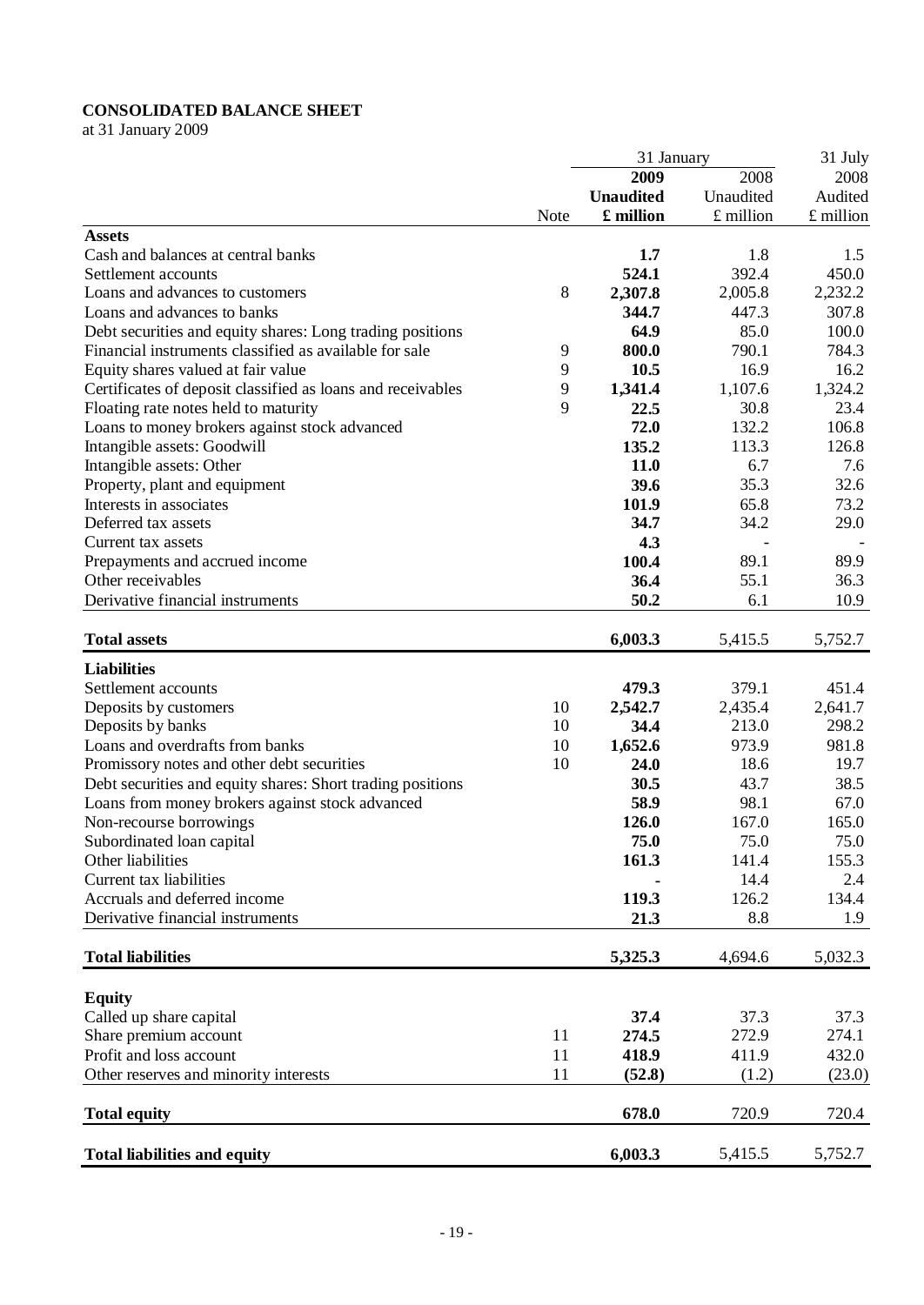# **CONSOLIDATED STATEMENT OF RECOGNISED INCOME AND EXPENSE**

for the six months ended 31 January 2009

|                                                                    | Six months ended | Year ended |           |  |
|--------------------------------------------------------------------|------------------|------------|-----------|--|
|                                                                    | 31 January       |            | 31 July   |  |
|                                                                    | 2009             | 2008       | 2008      |  |
|                                                                    | <b>Unaudited</b> | Unaudited  | Audited   |  |
|                                                                    | £ million        | £ million  | £ million |  |
| Profit after tax                                                   | <b>25.0</b>      | 48.6       | 92.6      |  |
| Currency translation differences                                   | 37.6             | 2.3        | 2.1       |  |
| Cash flow hedging                                                  | (10.5)           | (4.4)      | (0.1)     |  |
| Share-based transactions                                           | (1.6)            | 2.2        | (1.1)     |  |
| Movement on financial instruments classified as available for sale |                  |            |           |  |
| Floating rate notes                                                | (30.1)           | (7.2)      | (15.7)    |  |
| Equity shares                                                      | (6.6)            | (5.3)      | (8.7)     |  |
|                                                                    | (11.2)           | (12.4)     | (23.5)    |  |
|                                                                    | 13.8             | 36.2       | 69.1      |  |
| Of which, attributable to:                                         |                  |            |           |  |
| Minority interests                                                 | 0.3              | 1.9        | 2.6       |  |
| <b>Shareholders</b>                                                | 13.5             | 34.3       | 66.5      |  |
|                                                                    | 13.8             | 36.2       | 69.1      |  |

### **CONSOLIDATED CASH FLOW STATEMENT**

for the six months ended 31 January 2009

|                                                                          |             | Six months ended<br>31 January        |                                | Year ended<br>31 July          |
|--------------------------------------------------------------------------|-------------|---------------------------------------|--------------------------------|--------------------------------|
|                                                                          | <b>Note</b> | 2009<br><b>Unaudited</b><br>£ million | 2008<br>Unaudited<br>£ million | 2008<br>Audited<br>$£$ million |
| Net cash inflow from operating activities                                | 15(a)       | 165.7                                 | 329.3                          | 482.0                          |
| Net cash outflow from investing activities:                              |             |                                       |                                |                                |
| Dividends paid to minority interests<br>Purchase of:                     |             | (1.1)                                 | (0.5)                          | (1.4)                          |
| Assets let under operating leases                                        |             | (3.5)                                 | (2.5)                          | (3.8)                          |
| Property, plant and equipment                                            |             | (3.7)                                 | (3.8)                          | (8.5)                          |
| Intangible assets                                                        |             | (0.9)                                 | (1.0)                          | (2.6)                          |
| Equity shares held for investment                                        |             | (1.6)                                 | (14.9)                         | (22.2)                         |
| Own shares for employee share award schemes                              |             | (22.2)                                | (5.8)                          | (19.2)                         |
| Minority interests                                                       |             | (0.5)                                 | (0.5)                          | (9.6)                          |
| Subsidiaries and associates                                              | 15(b)       | (18.5)                                | (65.3)                         | (111.2)                        |
| Sale of:                                                                 |             |                                       |                                |                                |
| Property, plant and equipment                                            |             | 1.3                                   | 4.2                            | 6.4                            |
| Equity shares held for investment                                        |             | 0.1                                   | 6.4                            | 8.3                            |
|                                                                          |             | (50.6)                                | (83.7)                         | (163.8)                        |
| Net cash inflow before financing                                         |             | 115.1                                 | 245.6                          | 318.2                          |
| Financing activities:                                                    |             |                                       |                                |                                |
| Issue of ordinary share capital                                          |             | 0.5                                   | 8.8                            | 10.0                           |
| Equity dividends paid                                                    |             | (36.2)                                | (72.8)                         | (92.7)                         |
| Interest paid on subordinated loan capital                               |             | (3.0)                                 | (2.8)                          | (5.6)                          |
| Reclassification of floating rate notes classified as available for sale |             | (773.2)                               |                                |                                |
| Net (decrease)/increase in cash                                          |             | (696.8)                               | 178.8                          | 229.9                          |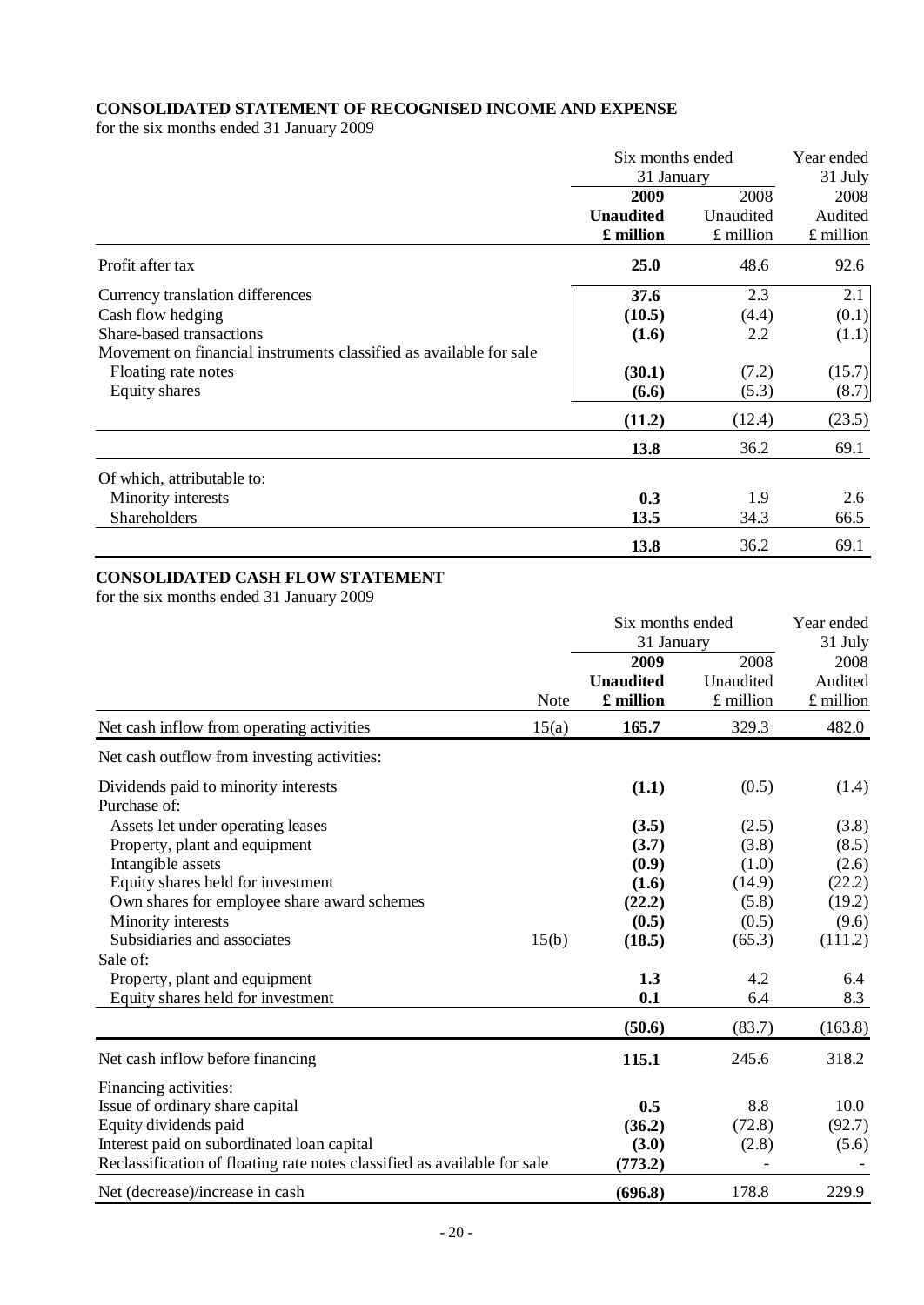#### **1. Basis of preparation and accounting policies**

The interim financial information has been prepared in accordance with the Disclosure and Transparency Rules of the Financial Services Authority and in accordance with International Accounting Standard ("IAS") 34 – "Interim Financial Reporting". The consolidated financial statements incorporate the individual financial statements of Close Brothers Group plc and the entities it controls, using the acquisition method of accounting. They represent condensed financial statements in accordance with IAS 34.

After making enquiries, the directors have a reasonable expectation that the company and the group have adequate resources to continue in operational existence for the foreseeable future. Accordingly, they continue to adopt the going concern basis in preparing the half yearly condensed financial statements. The accounting policies, presentation and methods of computation used are consistent with those set out in the group's latest annual audited financial statements.

The preparation of the Interim Report requires management to make estimates and assumptions that affect the reported income and expense, assets and liabilities and disclosure of contingencies at the date of the Interim Report. Although these estimates and assumptions are based on management's best judgement at that date, actual results may differ from these estimates.

The Interim Report is unaudited and does not constitute statutory accounts within the meaning of Section 240 of the Companies Act 1985. However, the information has been reviewed by the company's auditors, Deloitte LLP, and their report appears on page 17.

The financial information for the year ended 31 July 2008 contained within this Interim Report does not constitute statutory accounts as defined in Section 240 of the Companies Act 1985. A copy of those statutory accounts has been reported on by Deloitte LLP and delivered to the Registrar of Companies. The report of the auditors on those statutory accounts was unqualified and did not contain a statement under Section 237(2) or (3) of the Companies Act 1985.

### **2. Segmental analysis**

The directors manage the group primarily by class of business and present the segmental analysis on that basis. The group's activities are organised in four primary divisions namely Asset Management, Banking, Corporate Finance and Securities.

Divisions charge market prices for services rendered to other parts of the group. Funding charges between segments are determined by the Banking division's treasury operation having regard to commercial demands. Substantially all of the group's activities and revenue are located within the British Isles.

|                                                                                    | <b>Asset</b><br><b>Management</b><br>£ million | <b>Banking</b><br>£ million | Corporate<br><b>Finance</b><br>£ million | <b>Securities</b><br>£ million | Group<br>£ million | <b>Total</b><br>£ million |
|------------------------------------------------------------------------------------|------------------------------------------------|-----------------------------|------------------------------------------|--------------------------------|--------------------|---------------------------|
| <b>Summary Income Statement for the six</b><br>months ended 31 January 2009        |                                                |                             |                                          |                                |                    |                           |
| Operating income before exceptional items                                          | 49.9                                           | 115.4                       | 17.3                                     | 80.8                           | 3.0                | 266.4                     |
| Administrative expenses, depreciation and                                          |                                                |                             |                                          |                                |                    |                           |
| amortisation                                                                       | (43.3)                                         | (60.0)                      | (20.2)                                   | (47.6)                         | (9.9)              | (181.0)                   |
| Impairment losses on loans and advances                                            |                                                | (23.4)                      |                                          |                                |                    | (23.4)                    |
| Total operating expenses before exceptionals                                       | (43.3)                                         | (83.4)                      | (20.2)                                   | (47.6)                         | (9.9)              | (204.4)                   |
| Operating profit before exceptional items,<br>goodwill impairment, amortisation of |                                                |                             |                                          |                                |                    |                           |
| intangible fixed assets on acquisition and tax                                     | 6.6                                            | <b>32.0</b>                 | (2.9)                                    | 33.2                           | (6.9)              | 62.0                      |
| Exceptional items: Restructuring costs                                             | (3.4)                                          |                             | (0.1)                                    |                                | (0.7)              | (4.2)                     |
| Impairment losses on goodwill                                                      | (19.0)                                         |                             |                                          |                                |                    | (19.0)                    |
| Amortisation of intangible fixed assets on                                         |                                                |                             |                                          |                                |                    |                           |
| acquisition                                                                        |                                                | (0.3)                       | $\blacksquare$                           |                                |                    | (0.3)                     |
| Operating profit before tax                                                        | (15.8)                                         | 31.7                        | (3.0)                                    | 33.2                           | (7.6)              | 38.5                      |
| Tax                                                                                | (0.4)                                          | (9.6)                       | 0.6                                      | (5.9)                          | 1.8                | (13.5)                    |
| Minority interests                                                                 | (0.1)                                          |                             | (0.2)                                    |                                |                    | (0.3)                     |
| Profit after tax and minority interests                                            | (16.3)                                         | 22.1                        | (2.6)                                    | 27.3                           | (5.8)              | 24.7                      |

For the six months ended 31 January 2009, the operating income before exceptional items and the operating profit before tax of the Securities division included £12.7 million relating to its share of profit of associates.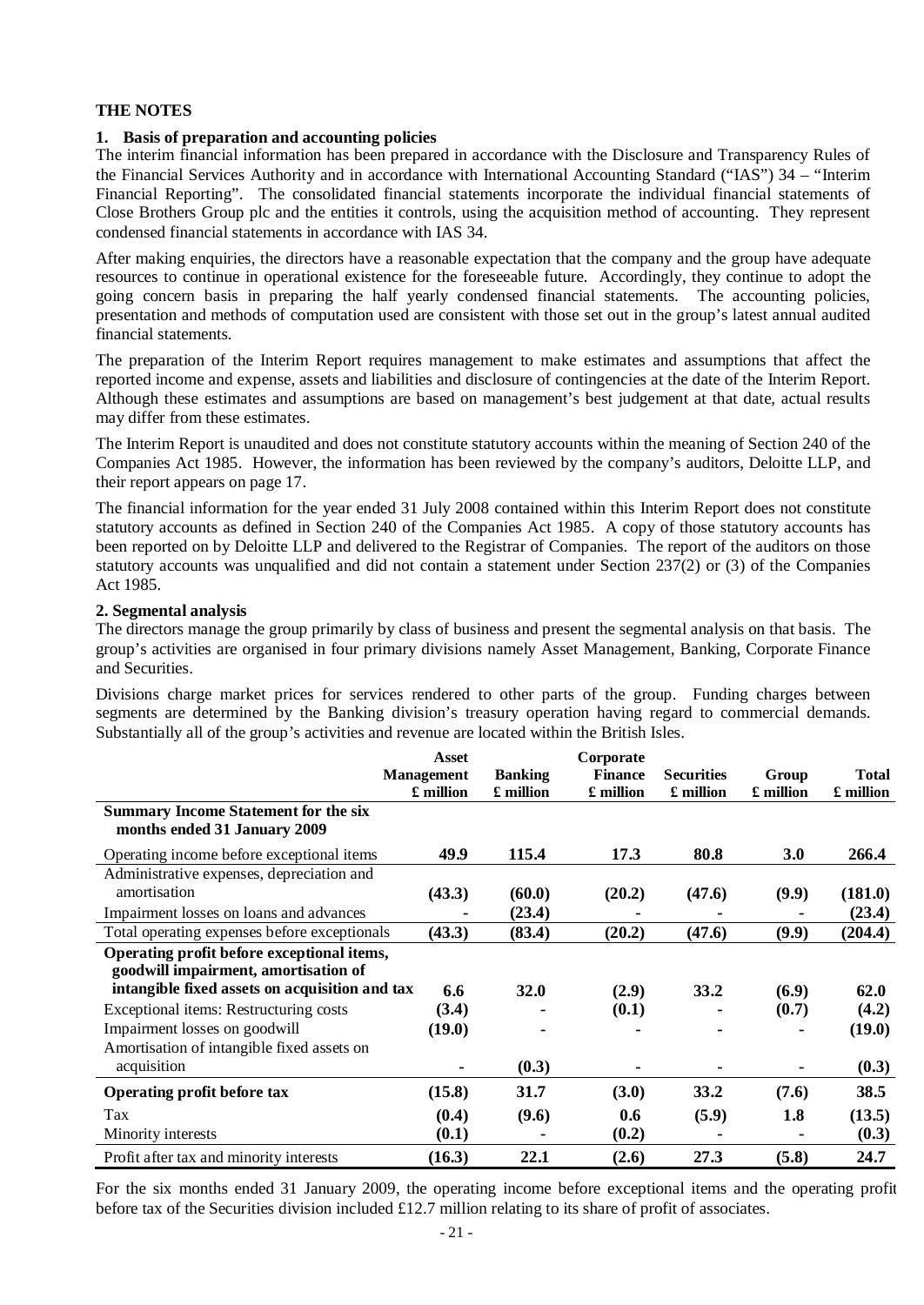### **2. Segmental analysis** continued

|                                                | Asset             |                | Corporate      |                   |           |              |
|------------------------------------------------|-------------------|----------------|----------------|-------------------|-----------|--------------|
|                                                | <b>Management</b> | <b>Banking</b> | <b>Finance</b> | <b>Securities</b> | Group     | <b>Total</b> |
|                                                | £ million         | £ million      | £ million      | £ million         | £ million | £ million    |
| <b>Summary Income Statement for the six</b>    |                   |                |                |                   |           |              |
| months ended 31 January 2008                   |                   |                |                |                   |           |              |
| Operating income before exceptional items      | 69.0              | 99.8           | 26.2           | 55.8              | 2.2       | 253.0        |
| Administrative expenses, depreciation and      |                   |                |                |                   |           |              |
| amortisation                                   | (51.0)            | (52.5)         | (21.6)         | (32.0)            | (11.0)    | (168.1)      |
| Impairment losses on loans and advances        |                   | (9.6)          |                |                   |           | (9.6)        |
| Total operating expenses before exceptionals   | (51.0)            | (62.1)         | (21.6)         | (32.0)            | (11.0)    | (177.7)      |
| Operating profit before exceptional            |                   |                |                |                   |           |              |
| items, goodwill impairment, amortisation of    |                   |                |                |                   |           |              |
| intangible fixed assets on acquisition and tax | 18.0              | 37.7           | 4.6            | 23.8              | (8.8)     | 75.3         |
| Exceptional items: Advisers' fees and          |                   |                |                |                   |           |              |
| restructuring costs                            |                   |                |                |                   | (5.5)     | (5.5)        |
| Operating profit before tax                    | 18.0              | 37.7           | 4.6            | 23.8              | (14.3)    | 69.8         |
| Tax                                            | (4.0)             | (10.7)         | (1.8)          | (7.4)             | 2.7       | (21.2)       |
| Minority interests                             | (0.4)             | (0.3)          | (0.9)          |                   | (0.3)     | (1.9)        |
| Profit after tax and minority interests        | 13.6              | 26.7           | 1.9            | 16.4              | (11.9)    | 46.7         |

For the six months ended 31 January 2008, the operating income before exceptional items and the operating profit before tax of the Securities division included £4.5 million relating to its share of profit of associates.

|                                                | Asset             |                | Corporate      |                   |           |              |
|------------------------------------------------|-------------------|----------------|----------------|-------------------|-----------|--------------|
|                                                | <b>Management</b> | <b>Banking</b> | <b>Finance</b> | <b>Securities</b> | Group     | <b>Total</b> |
|                                                | £ million         | £ million      | £ million      | £ million         | £ million | £ million    |
| <b>Summary Income Statement for the year</b>   |                   |                |                |                   |           |              |
| ended 31 July 2008                             |                   |                |                |                   |           |              |
| Operating income before exceptional items      | 133.5             | 207.1          | 56.5           | 110.0             | 2.1       | 509.2        |
| Administrative expenses, depreciation and      |                   |                |                |                   |           |              |
| amortisation                                   | (100.9)           | (105.1)        | (46.5)         | (71.3)            | (20.4)    | (344.2)      |
| Impairment losses on loans and advances        |                   | (27.5)         |                |                   |           | (27.5)       |
| Total operating expenses before exceptionals   | (100.9)           | (132.6)        | (46.5)         | (71.3)            | (20.4)    | (371.7)      |
| <b>Operating profit before exceptional</b>     |                   |                |                |                   |           |              |
| items, goodwill impairment, amortisation of    |                   |                |                |                   |           |              |
| intangible fixed assets on acquisition and tax | 32.6              | 74.5           | 10.0           | 38.7              | (18.3)    | 137.5        |
| Exceptional items: Advisers' fees and          |                   |                |                |                   |           |              |
| restructuring costs                            | (2.1)             | (0.3)          | (0.9)          | (1.3)             | (5.4)     | (10.0)       |
| <b>Operating profit before tax</b>             | 30.5              | 74.2           | 9.1            | 37.4              | (23.7)    | 127.5        |
| Tax                                            | (5.9)             | (21.6)         | (2.8)          | (8.5)             | 3.9       | (34.9)       |
| Minority interests                             | (0.6)             | (0.1)          | (1.6)          |                   | (0.3)     | (2.6)        |
| Profit after tax and minority interests        | 24.0              | 52.5           | 4.7            | 28.9              | (20.1)    | 90.0         |

For the year ended 31 July 2008, the operating income before exceptional items and the operating profit before tax of the Securities division included £7.2 million relating to its share of profit of associates.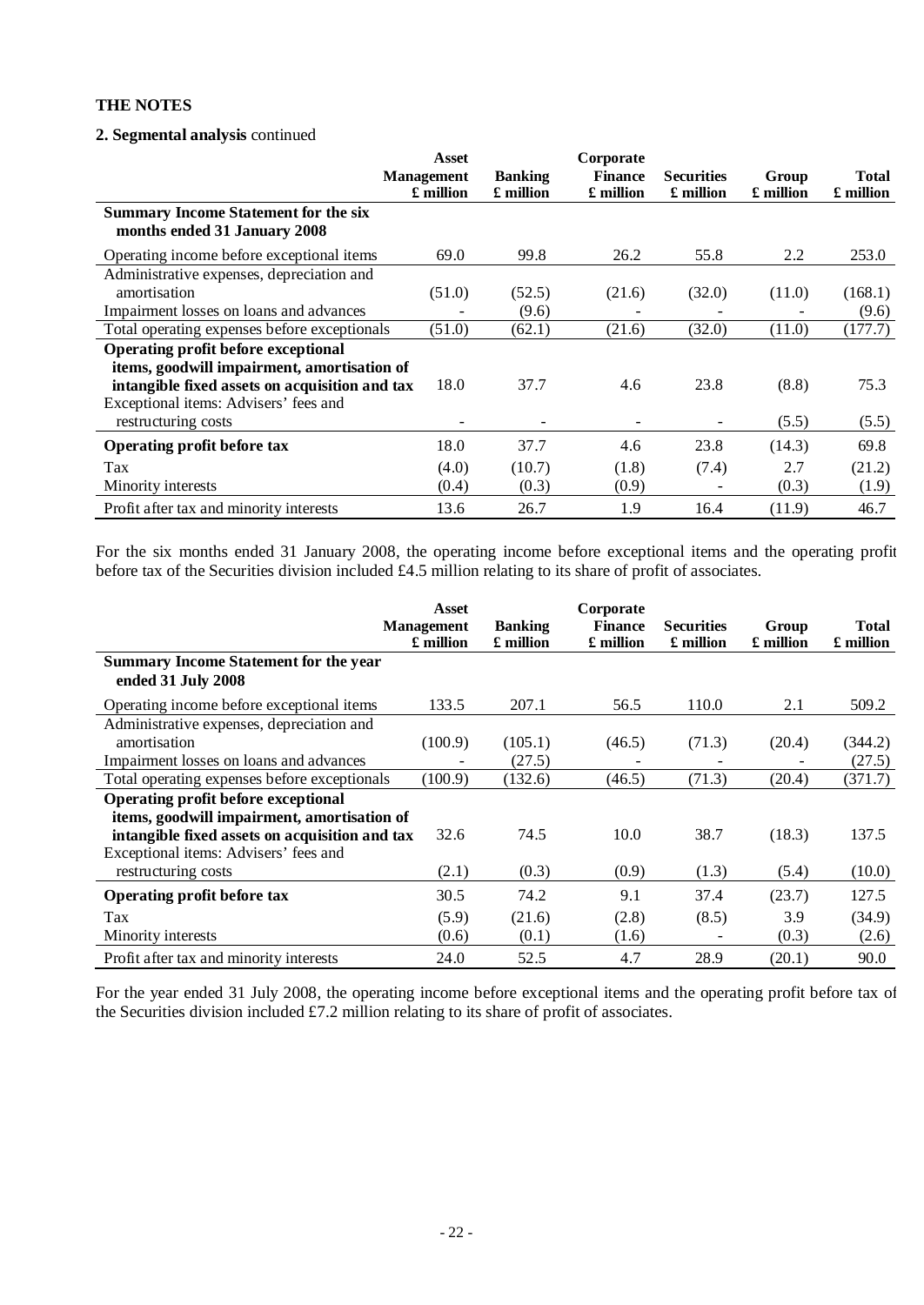# **3. Exceptional items**

|                                                             | Six months ended<br>31 January |                   | Year ended  |  |
|-------------------------------------------------------------|--------------------------------|-------------------|-------------|--|
|                                                             |                                |                   | 31 July     |  |
|                                                             | 2009<br>2008                   |                   | 2008        |  |
|                                                             | <b>Unaudited</b>               | Unaudited         | Audited     |  |
|                                                             | £ million                      | $\pounds$ million | $£$ million |  |
| <b>Exceptional expenses</b>                                 |                                |                   |             |  |
| Advisers' fees in respect of potential offers for the group |                                | (5.5)             | (5.0)       |  |
| Restructuring costs                                         | (4.2)                          |                   | (5.0)       |  |
|                                                             | (4.2)                          | (5.5)             | (10.0)      |  |

### **4. Goodwill impairment**

It is the group's policy to test goodwill annually, and to perform an impairment test more frequently when there are indications that conditions have changed since the last goodwill impairment test that would result in a different outcome.

As a result of the deterioration in the economic environment, a review was carried out at 31 January 2009 for indications of impairment since 31 July 2008 for each of our operating divisions. Detailed impairment testing was subsequently performed where such indications existed and an impairment charge of £19.0 million relating to the Asset Management division has been recognised as impairment losses on goodwill in the Consolidated Income Statement.

# **5. Tax expense**

The effective tax rate for the period is 35.1% (six months ended 31 January 2008: 30.4%; year ended 31 July 2008: 27.4%), representing the best estimate of the annual effective tax rate expected for the full year, applied to the operating profit before tax for the six month period.

The effective tax rate for the period is above the UK corporation tax rate of 28% due to goodwill impairment, other disallowable expenditure and a reduction in the deferred tax asset relating to employee benefits. These effects are offset by the inclusion of the share of profit of associates in the Consolidated Income Statement on an after tax basis in accordance with IAS 1 "Presentation of financial statements" and by the net lower tax rates applied to profits arising outside the UK.

### **6. Earnings per share**

Earnings per share is presented on four bases: basic; diluted; adjusted basic; and adjusted diluted. Basic earnings per share is in respect of all activities and diluted earnings per share takes into account the dilution effects which would arise on the conversion or vesting of share options and share awards in issue during the period. Adjusted basic earnings per share excludes exceptional items, goodwill impairment and amortisation of intangible fixed assets on acquisition and the tax effect of such adjustments to enable comparison of the underlying earnings of the business with prior periods and adjusted diluted earnings per share takes into account the same dilution effects as for diluted earnings per share described above.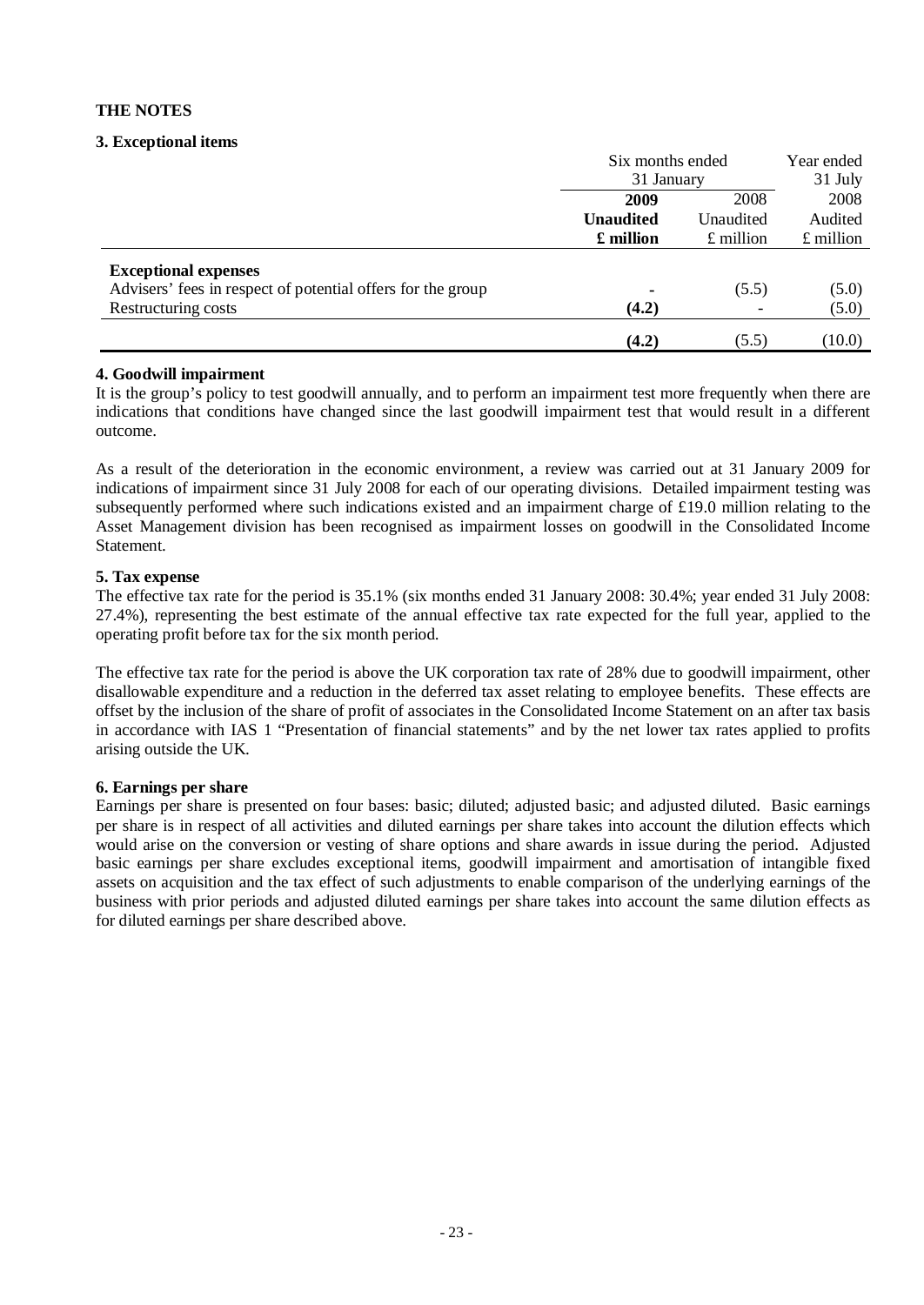# **6. Earnings per share** continued

|                                                                        | Six months ended  |             | Year ended<br>31 July |  |
|------------------------------------------------------------------------|-------------------|-------------|-----------------------|--|
|                                                                        |                   | 31 January  |                       |  |
|                                                                        | 2009              | 2008        | 2008                  |  |
|                                                                        | <b>Unaudited</b>  | Unaudited   | Audited               |  |
| <b>Earnings per share</b>                                              |                   |             |                       |  |
| <b>Basic</b>                                                           | 17.4 <sub>p</sub> | 31.4p       | 61.5p                 |  |
| Diluted                                                                | 17.2p             | 31.1p       | 60.7p                 |  |
| Adjusted basic                                                         | 33.0p             | 35.1p       | 67.3p                 |  |
| Adjusted diluted                                                       | 32.7p             | 34.8p       | 66.4p                 |  |
|                                                                        | £ million         | $£$ million | $£$ million           |  |
| <b>Profit attributable to shareholders</b>                             | 24.7              | 46.7        | 90.0                  |  |
| Adjustments:                                                           |                   |             |                       |  |
| <b>Exceptional expenses</b>                                            | 4.2               | 5.5         | 10.0                  |  |
| Tax effect of exceptional expenses                                     | (1.2)             |             | (1.5)                 |  |
| Goodwill impairment                                                    | 19.0              |             |                       |  |
| Amortisation of intangible fixed assets on acquisition                 | 0.3               |             |                       |  |
| Adjusted profit attributable to shareholders                           | 47.0              | 52.2        | 98.5                  |  |
|                                                                        | million           | million     | million               |  |
| <b>Average number of shares</b>                                        |                   |             |                       |  |
| <b>Basic weighted</b>                                                  | 142.3             | 148.9       | 146.4                 |  |
| Effect of dilutive share options and awards                            | 1.4               | 1.2         | 1.9                   |  |
| <b>Diluted weighted</b>                                                | 143.7             | 150.1       | 148.3                 |  |
| 7. Dividends                                                           |                   |             |                       |  |
|                                                                        | Six months ended  |             | Year ended            |  |
|                                                                        | 31 January        |             | 31 July               |  |
|                                                                        | 2009              | 2008        | 2008                  |  |
|                                                                        | <b>Unaudited</b>  | Unaudited   | Audited               |  |
|                                                                        | £ million         | £ million   | £ million             |  |
| For each ordinary share:                                               |                   |             |                       |  |
| Interim dividend for previous financial year paid in April 2008: 13.5p |                   |             | 19.9                  |  |
| Special dividend for 2007 paid in November 2007: 25p                   |                   | 36.4        | 36.4                  |  |
| Final dividend for previous financial year paid in November 2008:      |                   |             |                       |  |
| 25.5p (2007: 25p)                                                      | 36.2              | 36.4        | 36.4                  |  |
|                                                                        | 36.2              | 72.8        | 92.7                  |  |

An interim dividend relating to the six months ended 31 January 2009 of 13.5p, amounting to an estimated £19.0 million, is proposed. This interim dividend, which is due to be paid on 15 April 2009, is not reflected in these financial statements.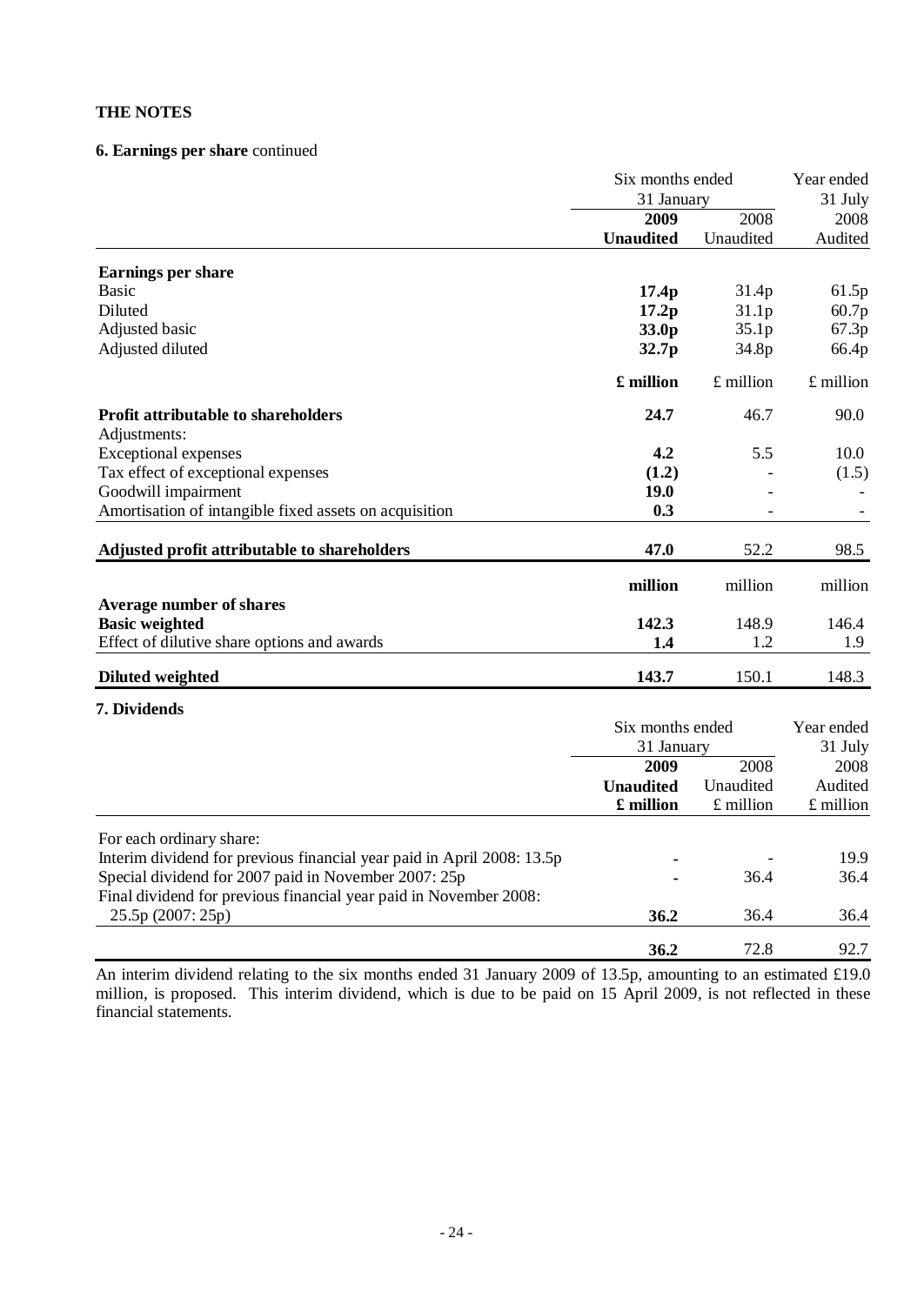#### **8. Loans and advances to customers**

|                                                        | 31 January       | 31 July     |             |
|--------------------------------------------------------|------------------|-------------|-------------|
|                                                        | 2009             | 2008        | 2008        |
|                                                        | <b>Unaudited</b> | Unaudited   | Audited     |
|                                                        | £ million        | $£$ million | $£$ million |
|                                                        |                  |             |             |
| Loans and advances are repayable:                      |                  |             |             |
| On demand or at short notice                           | 92.4             | 102.1       | 151.6       |
| Within three months                                    | 699.3            | 601.1       | 633.9       |
| Between three months and one year                      | 816.7            | 618.3       | 738.5       |
| Between one and two years                              | 363.8            | 355.0       | 360.0       |
| Between two and five years                             | 383.4            | 361.2       | 385.5       |
| After more than five years                             | 10.7             | 11.8        | 13.0        |
| Impairment provisions                                  | (58.5)           | (43.7)      | (50.3)      |
|                                                        |                  |             |             |
|                                                        | 2,307.8          | 2,005.8     | 2,232.2     |
|                                                        |                  |             |             |
| Impairment provisions on loans and advances:           |                  |             |             |
| Opening balance                                        | 50.3             | 44.4        | 44.4        |
| Charge for the year                                    | 23.4             | 9.6         | 27.5        |
| Amounts written off net of recoveries                  | (15.2)           | (10.3)      | (21.6)      |
|                                                        |                  |             |             |
|                                                        | 58.5             | 43.7        | 50.3        |
| 9. Non-trading financial instruments                   |                  |             |             |
|                                                        | 31 January       |             | 31 July     |
|                                                        | 2009             | 2008        | 2008        |
|                                                        | <b>Unaudited</b> | Unaudited   | Audited     |
|                                                        |                  |             |             |
|                                                        | £ million        | $£$ million | £ million   |
|                                                        |                  |             |             |
| Financial instruments classified as available for sale |                  |             |             |
| <b>Equity shares</b><br>Listed                         |                  |             |             |
|                                                        | 13.3             | 21.4        | 17.2        |
| Unlisted                                               | 13.5             | 10.7        | 15.8        |
|                                                        | 26.8             | 32.1        | 33.0        |
| Floating rate notes                                    | 773.2            | 758.0       | 751.3       |
|                                                        | 800.0            | 790.1       | 784.3       |
|                                                        |                  |             |             |
| <b>Equity shares at fair value</b>                     |                  |             |             |
| Unlisted                                               | 10.5             | 16.9        | 16.2        |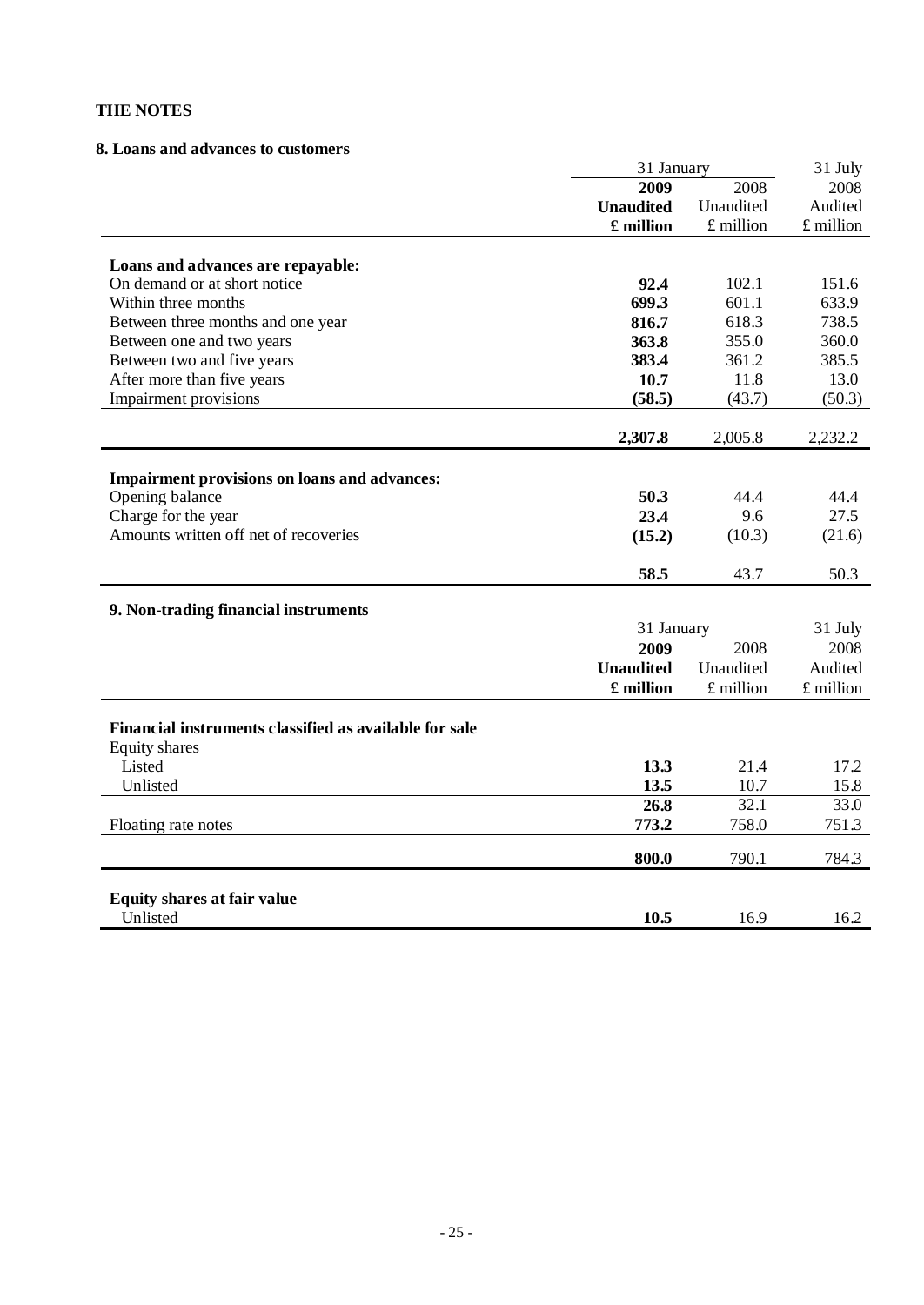|  |  |  |  | 9. Non-trading financial instruments continued |  |
|--|--|--|--|------------------------------------------------|--|
|--|--|--|--|------------------------------------------------|--|

|                                                                                                           | <b>31 January 2009</b> |                   | 31 January 2008   |                   | 31 July 2008    |                 |
|-----------------------------------------------------------------------------------------------------------|------------------------|-------------------|-------------------|-------------------|-----------------|-----------------|
|                                                                                                           | <b>Book value</b>      | <b>Fair value</b> | Book value        | Fair value        | Book value      | Fair value      |
|                                                                                                           | Unaudited              | <b>Unaudited</b>  | Unaudited         | Unaudited         | Audited         | Audited         |
|                                                                                                           | £ million              | £ million         | $\pounds$ million | $\pounds$ million | $£$ million     | $£$ million     |
| Certificates of deposit classified<br>as loans and receivables<br>Floating rate notes held to<br>maturity | 1,341.4<br>22.5        | 1,350.4<br>15.7   | 1.107.6<br>30.8   | 1.107.9<br>25.1   | 1.324.2<br>23.4 | 1.324.0<br>20.8 |

Movements on the book value of floating rate notes and equity shares held during the year comprise:

|                                                        | <b>Floating rate notes</b> |                          |                       | <b>Equity shares</b>    |
|--------------------------------------------------------|----------------------------|--------------------------|-----------------------|-------------------------|
|                                                        | <b>Available</b>           | <b>Held to</b>           | <b>Available</b>      | <b>Valued at</b>        |
|                                                        | for sale<br>£ million      | maturity<br>£ million    | for sale<br>£ million | fair value<br>£ million |
| At 1 August 2008                                       | 751.3                      | 23.4                     | 33.0                  | 16.2                    |
| <b>Additions</b>                                       |                            | $\overline{\phantom{0}}$ |                       | 1.6                     |
| Disposals                                              |                            |                          |                       | (0.4)                   |
| Redemptions at maturity                                | (15.0)                     | (1.7)                    |                       |                         |
| Currency translation differences                       | 78.7                       | 1.1                      |                       |                         |
| Impairment                                             |                            | (0.3)                    |                       |                         |
| Increase/(decrease) in carrying value of:              |                            |                          |                       |                         |
| Financial instruments classified as available for sale | (41.8)                     | -                        |                       |                         |
| Unlisted equity shares held at fair value              |                            |                          | (6.2)                 | (6.9)                   |
| <b>At 31 January 2009</b>                              | 773.2                      | 22.5                     | 26.8                  | 10.5                    |

In respect of floating rate notes, both classified as available for sale and held to maturity, £33.0 million (31 January 2008: £20.5 million; 31 July 2008: £21.8 million) were due to mature within one year and £28.5 million (31 January 2008: £32.6 million; 31 July 2008 £29.4 million) have been issued by corporates with the remainder issued by banks and building societies.

£660.0 million (31 January 2008: £103.5 million; 31 July 2008: £102.5 million), of the available for sale floating rate notes are subject to sale and repurchase agreements, with the corresponding facility amounts of £507.6 million (31 January 2008: £101.9 million; 31 July 2008: £104.9 million) being included within "loans and overdrafts from banks" on the balance sheet. The floating rate notes remain on the group's balance sheet and the group retains the risk and rewards of ownership.

| 10. Financial liabilities  |                  |                  |                  |                  |                  |                  |                  |
|----------------------------|------------------|------------------|------------------|------------------|------------------|------------------|------------------|
|                            | On demand        | Within           | <b>Between</b>   | <b>Between</b>   | <b>Between</b>   | <b>After</b>     |                  |
|                            | or at short      | three            | three months     | one and          | two and          | more than        |                  |
|                            | notice           | months           | and one year     | two years        | five years       | five years       | <b>Total</b>     |
|                            | <b>Unaudited</b> | <b>Unaudited</b> | <b>Unaudited</b> | <b>Unaudited</b> | <b>Unaudited</b> | <b>Unaudited</b> | <b>Unaudited</b> |
|                            | £ million        | £ million        | £ million        | £ million        | £ million        | £ million        | £ million        |
| At 31 January 2009         |                  |                  |                  |                  |                  |                  |                  |
| Deposits by customers      | 698.1            | 950.7            | 497.4            | 358.5            | 38.0             |                  | 2,542.7          |
| Deposits by banks          | 6.7              | 19.6             | 5.0              | 3.1              |                  | $\blacksquare$   | 34.4             |
| Loans and overdrafts       |                  |                  |                  |                  |                  |                  |                  |
| from banks                 | 11.3             | 120.2            | 465.2            | 860.9            | 195.0            | $\blacksquare$   | 1,652.6          |
| Promissory notes and other |                  |                  |                  |                  |                  |                  |                  |
| debt securities            |                  |                  |                  |                  |                  | 24.0             | <b>24.0</b>      |
|                            | 716.1            | 1,090.5          | 967.6            | 1,222.5          | 233.0            | <b>24.0</b>      | 4,253.7          |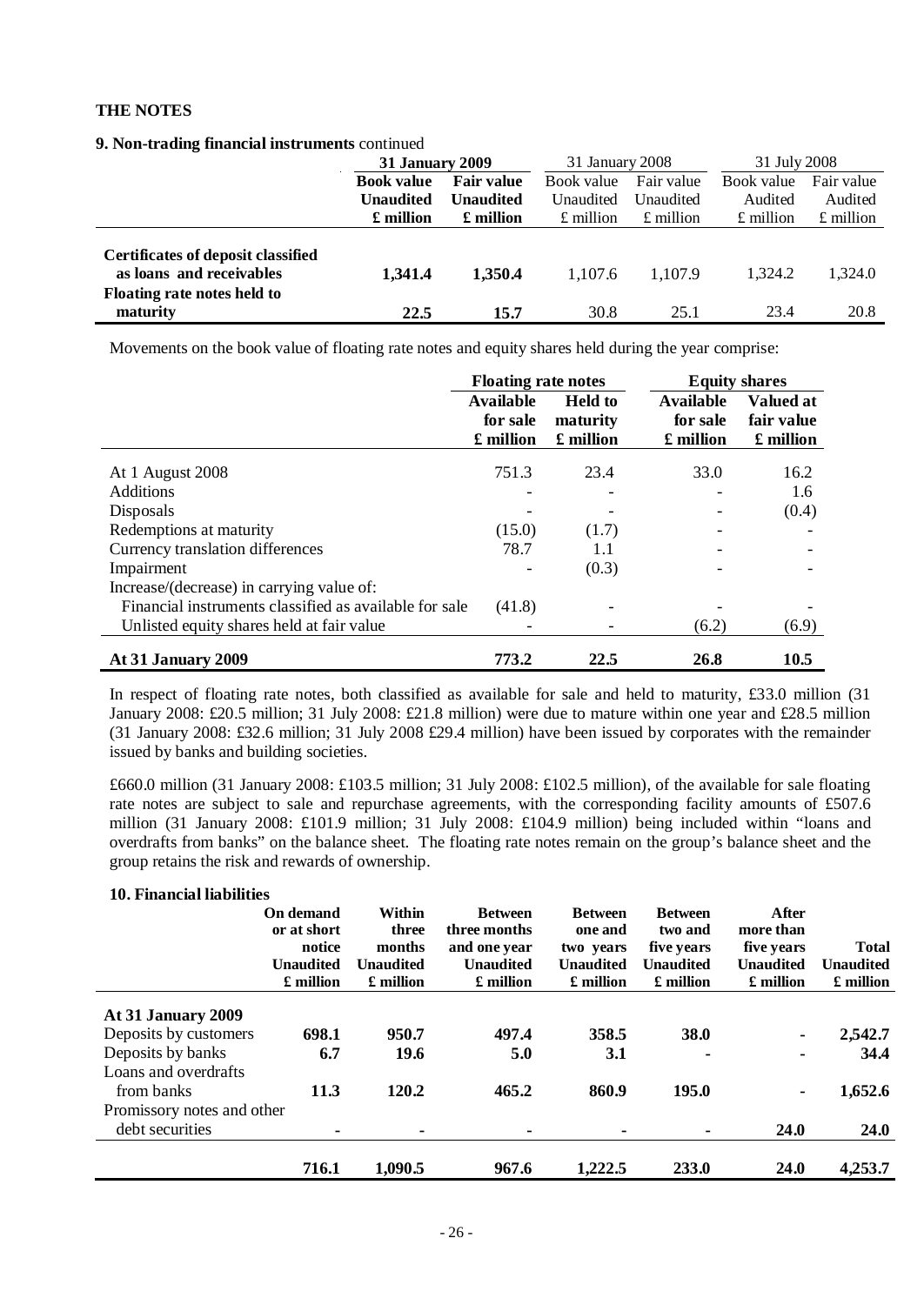# **10. Financial liabilities** continued

|                                               | On demand<br>or at short<br>notice<br><b>Unaudited</b><br>£ million | Within<br>three<br>months<br><b>Unaudited</b><br>£ million | <b>Between</b><br>three months<br>and one year<br><b>Unaudited</b><br>£ million | <b>Between</b><br>one and<br>two years<br><b>Unaudited</b><br>£ million | <b>Between</b><br>two and<br>five years<br><b>Unaudited</b><br>£ million | After<br>more than<br>five years<br><b>Unaudited</b><br>£ million | <b>Total</b><br><b>Unaudited</b><br>£ million |
|-----------------------------------------------|---------------------------------------------------------------------|------------------------------------------------------------|---------------------------------------------------------------------------------|-------------------------------------------------------------------------|--------------------------------------------------------------------------|-------------------------------------------------------------------|-----------------------------------------------|
| At 31 January 2008                            |                                                                     |                                                            |                                                                                 |                                                                         |                                                                          |                                                                   |                                               |
| Deposits by customers                         | 640.8                                                               | 1,553.0                                                    | 206.9                                                                           | 16.7                                                                    | 18.0                                                                     |                                                                   | 2,435.4                                       |
| Deposits by banks                             | 21.8                                                                | 117.0                                                      | 74.2                                                                            |                                                                         |                                                                          |                                                                   | 213.0                                         |
| Loans and overdrafts                          |                                                                     |                                                            |                                                                                 |                                                                         |                                                                          |                                                                   |                                               |
| from banks                                    | 9.9                                                                 | 20.6                                                       | 312.8                                                                           | 107.0                                                                   | 523.6                                                                    |                                                                   | 973.9                                         |
| Promissory notes and other                    |                                                                     |                                                            |                                                                                 |                                                                         |                                                                          |                                                                   |                                               |
| debt securities                               |                                                                     |                                                            |                                                                                 |                                                                         |                                                                          | 18.6                                                              | 18.6                                          |
|                                               |                                                                     |                                                            |                                                                                 |                                                                         |                                                                          |                                                                   |                                               |
|                                               | 672.5                                                               | 1,690.6                                                    | 593.9                                                                           | 123.7                                                                   | 541.6                                                                    | 18.6                                                              | 3,640.9                                       |
|                                               | On demand<br>or at short<br>notice<br><b>Audited</b><br>£ million   | Within<br>three<br>months<br><b>Audited</b><br>£ million   | <b>Between</b><br>three months<br>and one year<br><b>Audited</b><br>£ million   | <b>Between</b><br>one and<br>two years<br><b>Audited</b><br>£ million   | <b>Between</b><br>two and<br>five years<br><b>Audited</b><br>£ million   | After<br>more than<br>five years<br><b>Audited</b><br>£ million   | <b>Total</b><br><b>Audited</b><br>£ million   |
| At 31 July 2008                               |                                                                     |                                                            |                                                                                 |                                                                         |                                                                          |                                                                   |                                               |
|                                               |                                                                     |                                                            |                                                                                 |                                                                         |                                                                          |                                                                   |                                               |
|                                               |                                                                     |                                                            |                                                                                 |                                                                         |                                                                          |                                                                   |                                               |
| Deposits by customers                         | 842.1                                                               | 1,492.8                                                    | 270.2                                                                           | 15.1                                                                    | 21.5                                                                     |                                                                   | 2,641.7                                       |
| Deposits by banks                             | 37.7                                                                | 210.1                                                      | 48.4                                                                            | 2.0                                                                     |                                                                          |                                                                   | 298.2                                         |
| Loans and overdrafts                          |                                                                     |                                                            |                                                                                 |                                                                         |                                                                          |                                                                   |                                               |
| from banks                                    | 14.2                                                                | 80.6                                                       | 205.1                                                                           | 274.4                                                                   | 407.5                                                                    |                                                                   | 981.8                                         |
| Promissory notes and other<br>debt securities |                                                                     |                                                            |                                                                                 |                                                                         | $\overline{\phantom{a}}$                                                 | 19.7                                                              | 19.7                                          |

#### **11. Share premium and equity reserves Share premium and profit and loss account**

|                                     | <b>Share</b><br>premium<br>account<br><b>Unaudited</b><br>£ million | <b>Profit</b><br>and loss<br>account<br><b>Unaudited</b><br>£ million |
|-------------------------------------|---------------------------------------------------------------------|-----------------------------------------------------------------------|
|                                     |                                                                     |                                                                       |
| At 1 August 2008                    | 274.1                                                               | 432.0                                                                 |
| Profit attributable to shareholders |                                                                     | 24.7                                                                  |
| Dividends paid                      |                                                                     | (36.2)                                                                |
| Transfer from share-based reserves  |                                                                     |                                                                       |
| Exercise of options                 | 0.4                                                                 |                                                                       |
| Other movements                     |                                                                     | (1.6)                                                                 |
| At 31 January 2009                  | 274.5                                                               | 418.9                                                                 |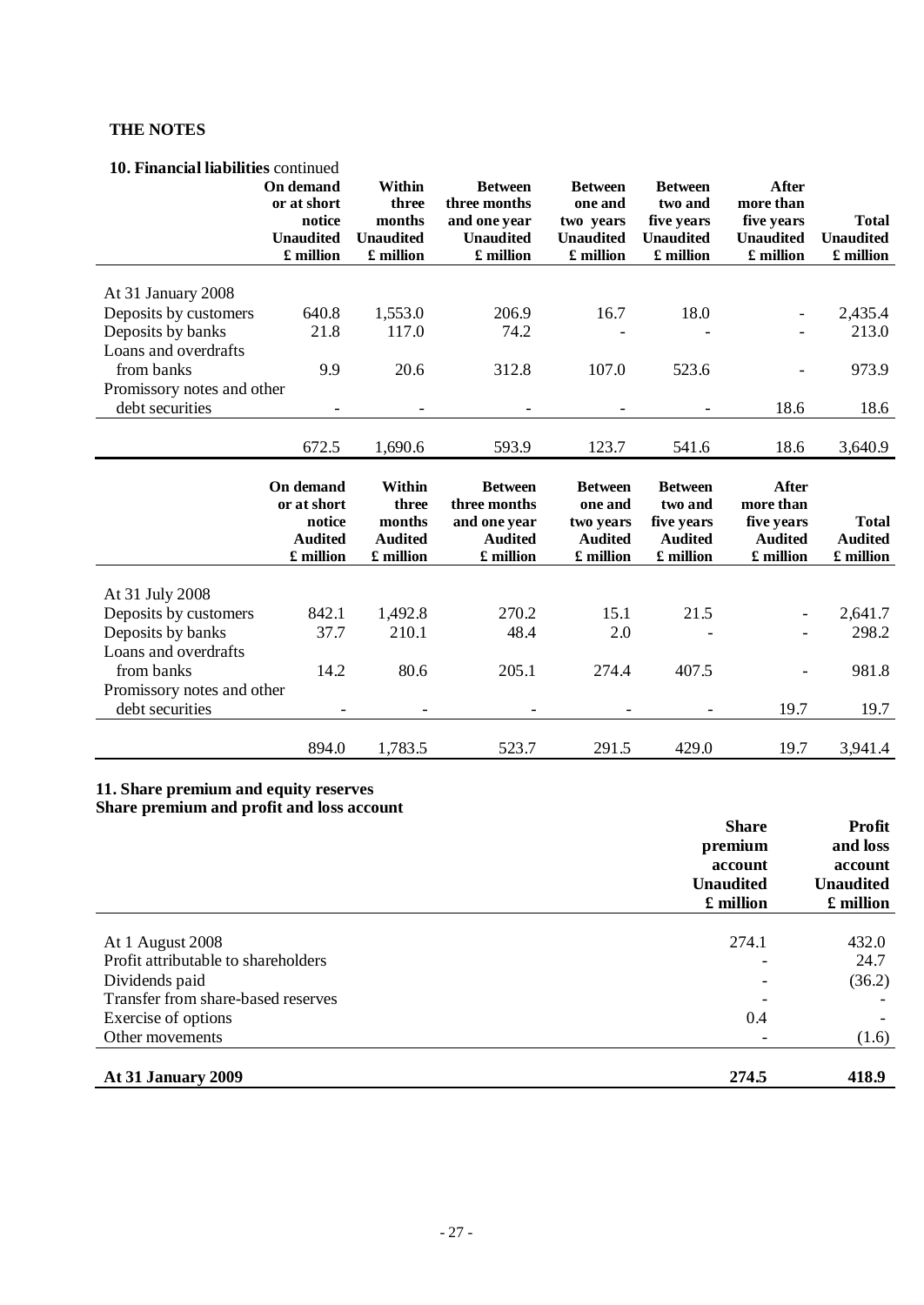### **11. Share premium and equity reserves** continued **Other reserves and minority interests**

|                                   | <b>Available</b><br>for sale<br>movements<br>reserve<br><b>Unaudited</b><br>£ million | <b>Share-</b><br><b>based</b><br>reserves<br><b>Unaudited</b><br>£ million | <b>Exchange</b><br>movements<br>reserve<br><b>Unaudited</b><br>£ million | <b>Cash flow</b><br>hedging<br>reserve<br><b>Unaudited</b><br>£ million | <b>Minority</b><br><i>interests</i><br><b>Unaudited</b><br>£ million | <b>Total</b><br><b>Unaudited</b><br>£ million |
|-----------------------------------|---------------------------------------------------------------------------------------|----------------------------------------------------------------------------|--------------------------------------------------------------------------|-------------------------------------------------------------------------|----------------------------------------------------------------------|-----------------------------------------------|
|                                   |                                                                                       |                                                                            |                                                                          |                                                                         |                                                                      |                                               |
| At 1 August 2008                  | (12.3)                                                                                | (19.4)                                                                     | 2.3                                                                      | 1.4                                                                     | 5.0                                                                  | (23.0)                                        |
| Charge to the income statement    |                                                                                       | 1.1                                                                        |                                                                          |                                                                         | 0.3                                                                  | 1.4                                           |
| Shares purchased                  |                                                                                       | (22.2)                                                                     |                                                                          |                                                                         |                                                                      | (22.2)                                        |
| Shares released                   |                                                                                       | 1.2                                                                        |                                                                          |                                                                         |                                                                      | 1.2                                           |
| Movement on financial instruments |                                                                                       |                                                                            |                                                                          |                                                                         |                                                                      |                                               |
| classified as available for sale: |                                                                                       |                                                                            |                                                                          |                                                                         |                                                                      |                                               |
| Floating rate notes               | (30.1)                                                                                | $\overline{\phantom{a}}$                                                   |                                                                          |                                                                         |                                                                      | (30.1)                                        |
| Equity shares                     | (6.6)                                                                                 |                                                                            |                                                                          |                                                                         |                                                                      | (6.6)                                         |
| Other movements                   |                                                                                       |                                                                            | 37.6                                                                     | (10.5)                                                                  | (0.6)                                                                | 26.5                                          |
| At 31 January 2009                | (49.0)                                                                                | (39.3)                                                                     | 39.9                                                                     | (9.1)                                                                   | 4.7                                                                  | (52.8)                                        |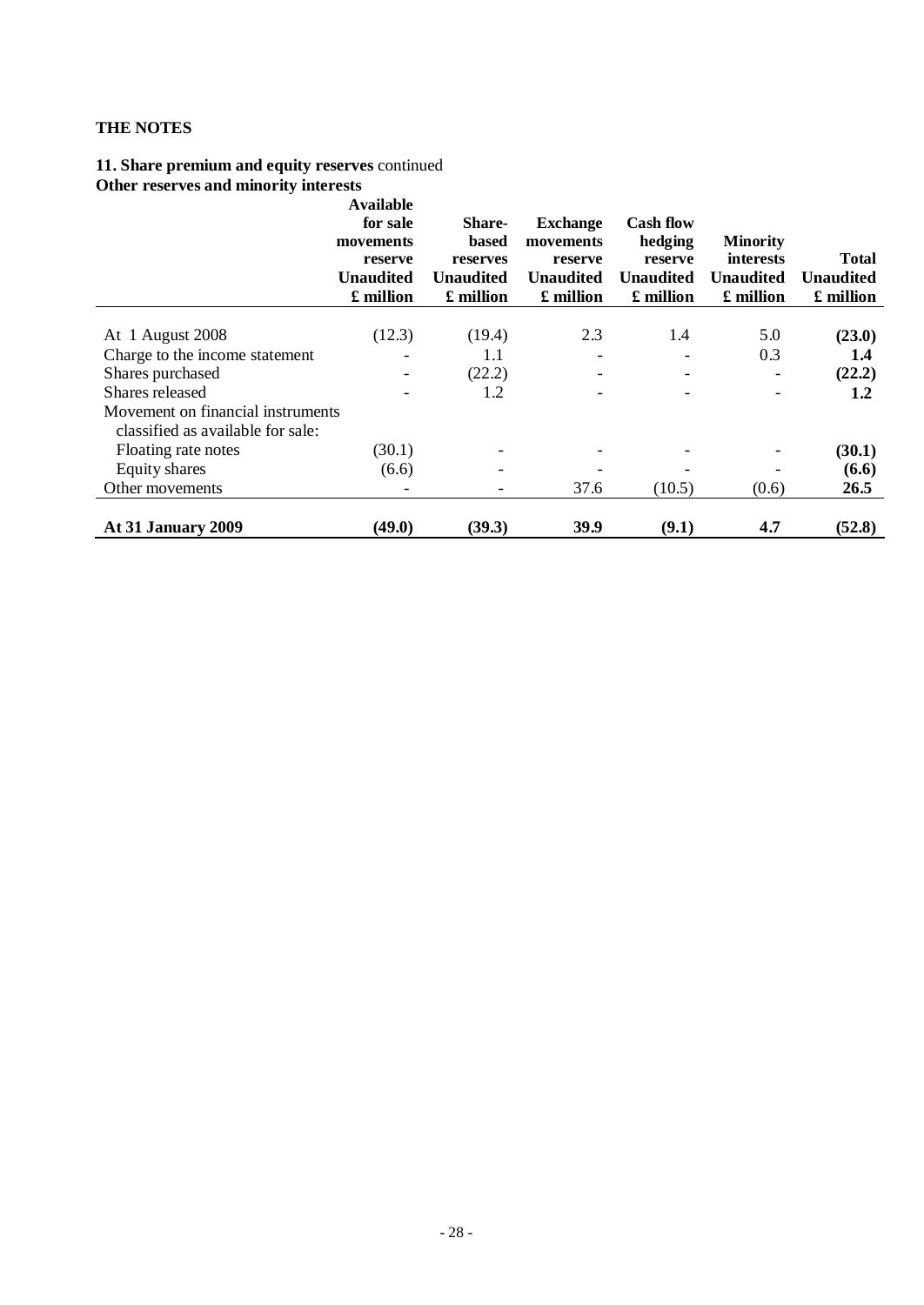### **12. Capital**

The group's individual entities and the group as a whole complied with all of the externally imposed capital requirements to which they are subject for the year ended 31 July 2008 and the period to 31 January 2009. The table below summarises the composition of regulatory capital as at those financial period ends.

|                                                       | 31 January<br>2009 | 31 January<br>2008 | 31 July<br>2008 |
|-------------------------------------------------------|--------------------|--------------------|-----------------|
|                                                       | <b>Basel II</b>    | <b>Basel II</b>    | <b>Basel II</b> |
|                                                       | Pro forma          | Pro forma          | Pro forma       |
|                                                       | £ million          | £ million          | $£$ million     |
|                                                       |                    |                    |                 |
| Core tier 1 capital                                   |                    |                    |                 |
| Called up share capital                               | 37.4               | 37.3               | 37.3            |
| Share premium account                                 | 274.5              | 272.9              | 274.1           |
| Retained earnings and other reserves                  | 449.0              | 379.3              | 404.7           |
| Current year earnings                                 | 24.7               | 46.7               | 43.3            |
| Minority interests                                    | 4.7                | 8.5                | 5.0             |
| Deductions from core tier 1 capital                   |                    |                    |                 |
| Intangible assets                                     | (146.2)            | (120.0)            | (134.4)         |
| Goodwill in associates                                | (56.3)             | (40.5)             | (49.7)          |
| Investment in own shares                              | (54.1)             | (22.9)             | (33.1)          |
| Unrealised losses on available for sale equity shares | (2.4)              |                    |                 |
| Core tier 1 capital after deductions                  | 531.3              | $561.\overline{3}$ | 547.2           |
| Tier 2 capital                                        |                    |                    |                 |
| Subordinated debt                                     | 75.0               | 75.0               | 75.0            |
| Unrealised gains on available for sale equity shares  |                    | 7.5                | 4.2             |
| Collective impairment allowances                      | 0.8                | 2.8                | 2.2             |
| Tier 2 capital                                        | 75.8               | 85.3               | 81.4            |
| Deductions from total of tier 1 and tier 2 capital    |                    |                    |                 |
| Participation in a non-financial undertaking          | (2.7)              | (12.8)             | (6.5)           |
| Other regulatory adjustments                          | (5.9)              | (7.7)              | (8.5)           |
|                                                       |                    |                    |                 |
| <b>Total regulatory capital</b>                       | 598.5              | 626.1              | 613.6           |
|                                                       |                    |                    |                 |
| Risk weighted assets (notional)                       |                    |                    |                 |
| Credit and counterparty risk                          | 2,760.6            | 2,369.9            | 2,542.8         |
| Operational risk*                                     | 1,099.9            | 1,062.3            | 1,099.9         |
| Market risk*                                          | 128.5              | 134.6              | 161.3           |
|                                                       | 3,989.0            | 3,566.8            | 3,804.0         |
|                                                       |                    |                    |                 |
|                                                       | $\frac{0}{0}$      | $\%$               | $\%$            |
|                                                       |                    |                    |                 |
| Core tier 1 capital ratio                             | 13.3               | 15.7               | 14.4            |
| Total capital ratio                                   | 15.0               | 17.6               | 16.1            |

\*Operational and market risk include a notional adjustment at 8% in order to determine notional risk weighted assets under Basel II.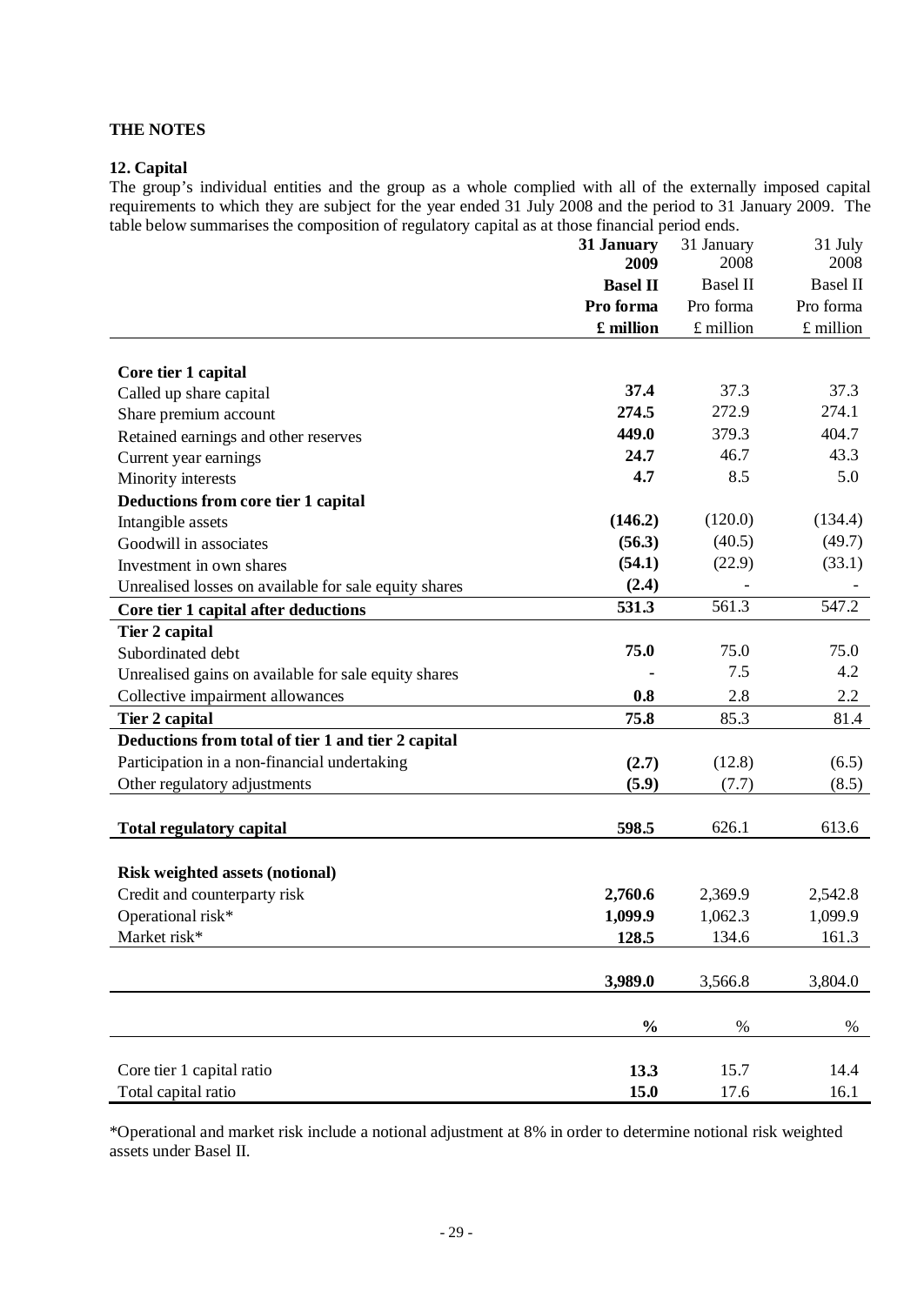#### **13. Contingent liabilities**

A principal subsidiary of the group, Close Brothers Limited, by virtue of being a Financial Services Authority regulated deposit taker, contributes to the Financial Services Compensation Scheme ("FSCS") which provides compensation to customers of financial institutions in the event that an institution is unable, or is likely to be unable, to pay claims against it. In order to meet its obligations to the depositors of a number of institutions which failed last year the FSCS has borrowed amounts from HM Treasury on an interest only basis to September 2011. It is anticipated that these borrowings will be repaid wholly or substantially from the realisation of the assets of these institutions. However, if the assets of these institutions are insufficient, the FSCS will recoup any shortfalls in the form of additional levies based on the level of market participation of individual institutions. At the date of this Interim Report it is not possible to estimate with any certainty the amount or timing of any such additional levies.

The FSCS raises annual levies from the banking industry to meets its management expenses and compensation costs and individual institutions make payments based on their level of market participation. The group has accrued £1.3 million for its share of levies that will be raised by the FSCS including the interest on the loan from HM Treasury in respect of the levy years to 31 March 2010.

#### **14. Related party transactions**

Related party transactions, including salary and benefits provided to directors and key management, were not material to the financial position or performance of the group during the period. There were no changes to the type and nature of the related party transactions disclosed in the 2008 Annual Report that could have a material effect on the financial position and performance of the group in the six months to 31 January 2009.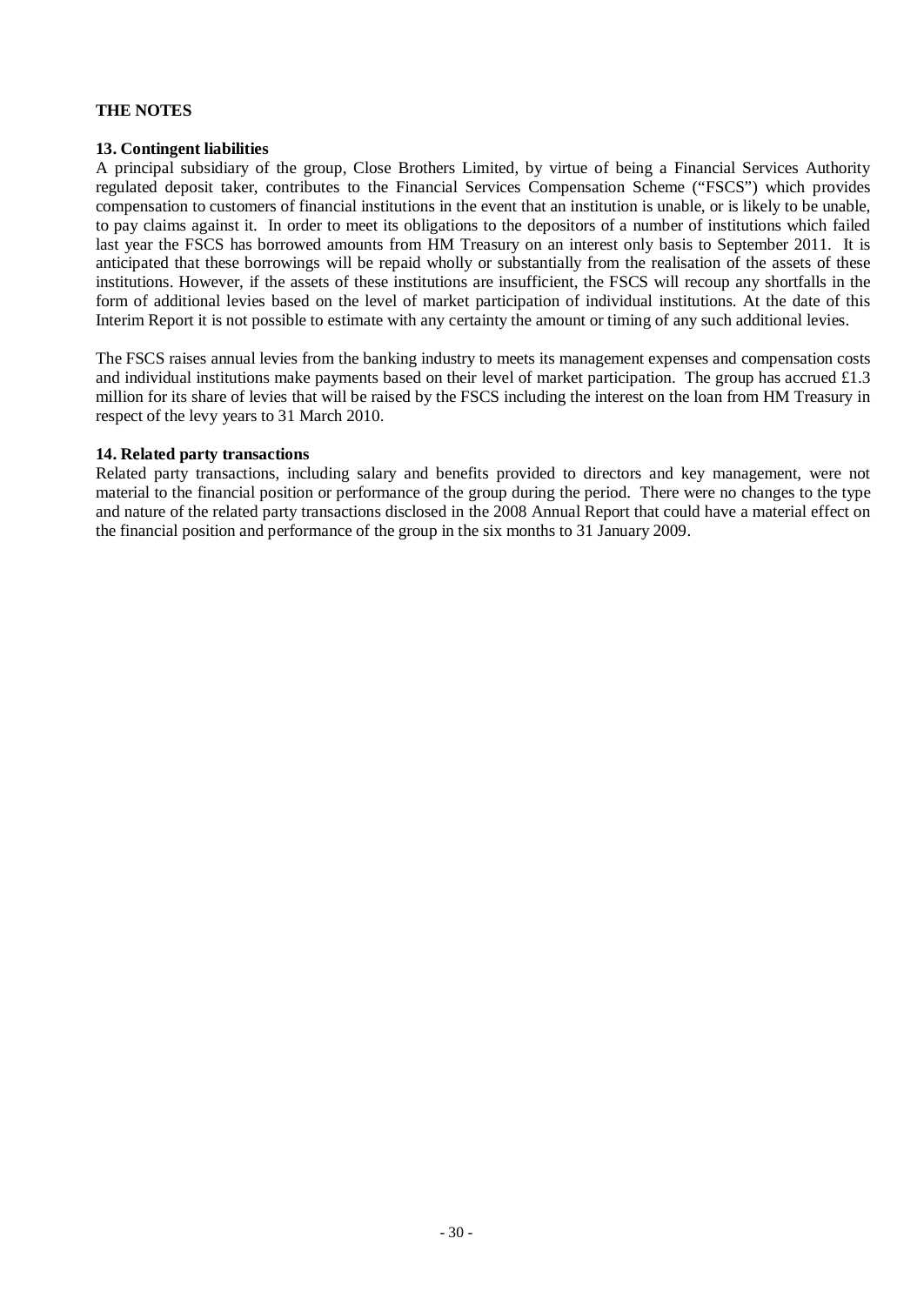# **15. Consolidated cash flow statement reconciliation**

|                                                                                                                              | Six months ended<br>31 January        |                                | Year ended<br>31 July          |
|------------------------------------------------------------------------------------------------------------------------------|---------------------------------------|--------------------------------|--------------------------------|
|                                                                                                                              | 2009<br><b>Unaudited</b><br>£ million | 2008<br>Unaudited<br>£ million | 2008<br>Audited<br>$£$ million |
| (a) Reconciliation of operating profit before tax to net cash inflow<br>from operating activities                            |                                       |                                |                                |
| Operating profit on ordinary activities before tax                                                                           | 38.5                                  | 69.8                           | 127.5                          |
| Tax paid                                                                                                                     | (10.6)                                | (34.1)                         | (59.0)                         |
| (Increase)/decrease in:                                                                                                      |                                       |                                |                                |
| Interest receivable and prepaid expenses                                                                                     | (10.3)                                | (6.7)                          | (5.2)                          |
| Net settlement accounts                                                                                                      | (46.2)                                | 127.1                          | 141.8                          |
| Net money broker loans against stock advanced                                                                                | 26.7                                  | (104.8)                        | (110.5)                        |
| Net debt securities and equity shares held for trading                                                                       | 27.1                                  | 8.5                            | (11.8)                         |
| Increase/(decrease) in:                                                                                                      |                                       |                                |                                |
| Interest payable and accrued expenses<br>Depreciation, amortisation and goodwill impairment losses                           | (17.8)                                | (18.8)                         | (13.2)                         |
|                                                                                                                              | 26.7                                  | 6.4                            | 16.6                           |
| Net cash inflow from trading activities                                                                                      | 34.1                                  | 47.4                           | 86.2                           |
| (Increase)/decrease in:                                                                                                      |                                       |                                |                                |
| Loans and advances to customers                                                                                              | 8.5                                   | (43.3)                         | (120.2)                        |
| Loans and advances to banks not repayable on demand                                                                          | 0.2<br>0.9                            | 4.6<br>6.0                     | 4.8                            |
| Floating rate notes held to maturity<br>Other assets less other liabilities                                                  | (57.9)                                | (53.6)                         | (5.6)<br>(93.4)                |
|                                                                                                                              |                                       |                                |                                |
| Increase/(decrease) in:                                                                                                      | (99.0)                                | 132.7                          | 339.0                          |
| Deposits by customers<br>Deposits by banks                                                                                   | (263.8)                               | 52.4                           | 137.6                          |
| Loans and overdrafts from banks                                                                                              | 581.7                                 | 516.1                          | 468.6                          |
| Non-recourse borrowings                                                                                                      | (39.0)                                | 17.0                           | 15.0                           |
| Promissory notes and other debt securities in issue                                                                          |                                       | (350.0)                        | (350.0)                        |
| Net cash inflow/(outflow) from operating activities                                                                          | 165.7                                 | 329.3                          | 482.0                          |
| (b) Analysis of net cash outflow in respect of the purchase of<br>subsidiaries and associates                                |                                       |                                |                                |
| Cash consideration in respect of current year purchases<br>Loan stock redemptions and deferred consideration paid in respect | (16.8)                                | (61.9)                         | (100.1)                        |
| of prior year purchases                                                                                                      | (2.0)                                 | (3.4)                          | (12.4)                         |
| Net movement in cash balances                                                                                                | 0.3                                   |                                | 1.3                            |
|                                                                                                                              | (18.5)                                | (65.3)                         | (111.2)                        |
| (c) Analysis of changes in financing                                                                                         |                                       |                                |                                |
| Share capital (including premium) and subordinated loan capital:                                                             |                                       |                                |                                |
| Opening balance                                                                                                              | 386.4                                 | 376.4                          | 376.4                          |
| Shares issued for cash                                                                                                       | 0.5                                   | 8.8                            | 10.0                           |
| <b>Closing balance</b>                                                                                                       | 386.9                                 | 385.2                          | 386.4                          |
| (d) Analysis of cash and cash equivalent balances                                                                            |                                       |                                |                                |
| Cash and balances at central banks                                                                                           | 1.7                                   | 1.8                            | 1.5                            |
| Loans and advances to banks repayable on demand                                                                              | 344.7                                 | 446.9                          | 307.6                          |
| Floating rate notes classified as available for sale                                                                         |                                       | 777.2                          | 751.3                          |
| Certificates of deposit classified as loans and receivables                                                                  | 1,341.4                               | 1,107.6                        | 1,324.2                        |
|                                                                                                                              | 1,687.8                               | 2,333.5                        | 2,384.6                        |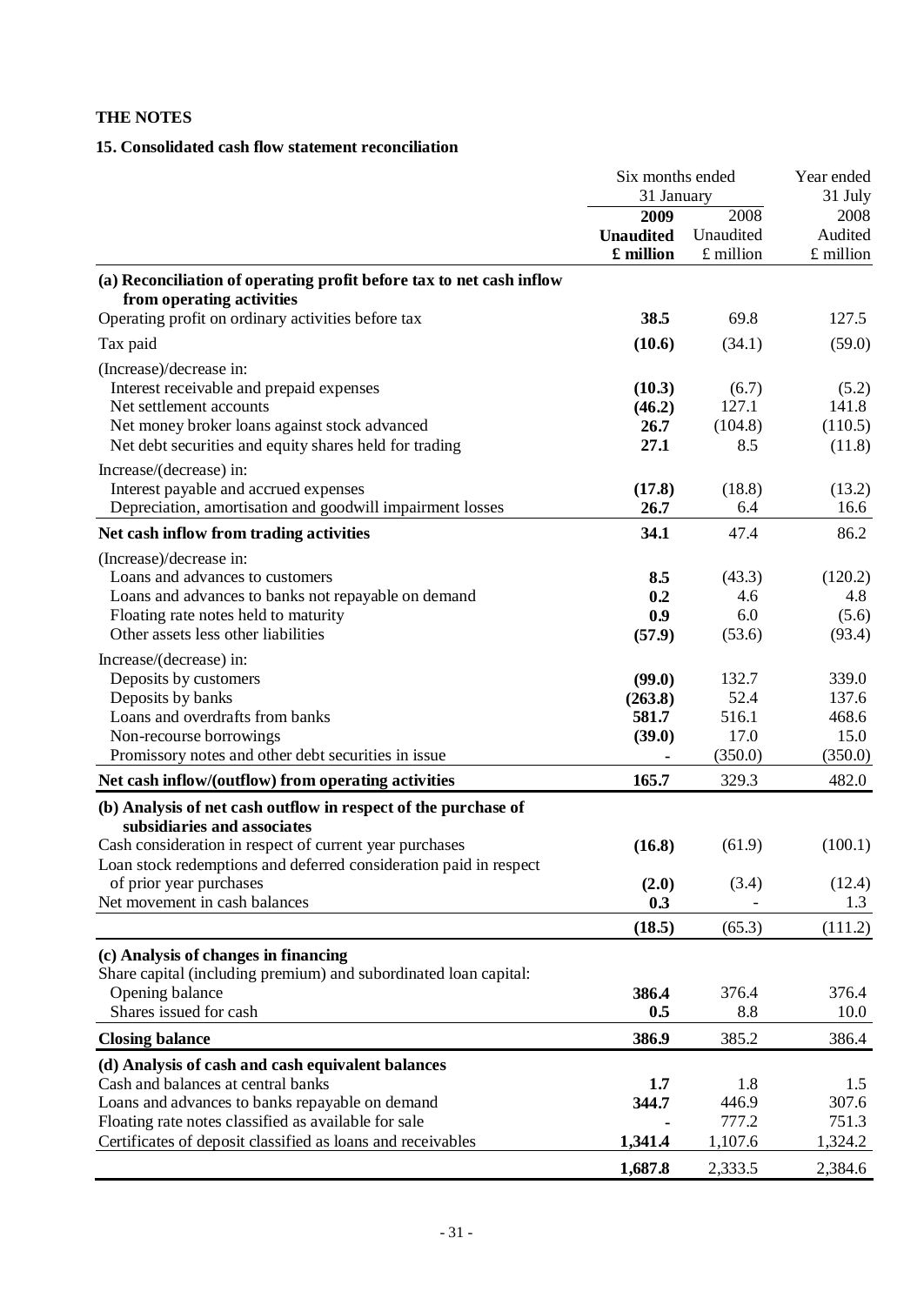#### **15. Consolidated cash flow statement reconciliation** continued

Cash and cash equivalents comprise balances which have an original maturity of three months or less, together with highly liquid investments. The portfolio of floating rate notes classified as available for sale has been reclassified during the period for cash flow presentation purposes since the majority of the portfolio has been hedged as collateral for sale and repurchase agreements and the market for these instruments is no longer regarded as highly liquid due to the prevailing economic environment.